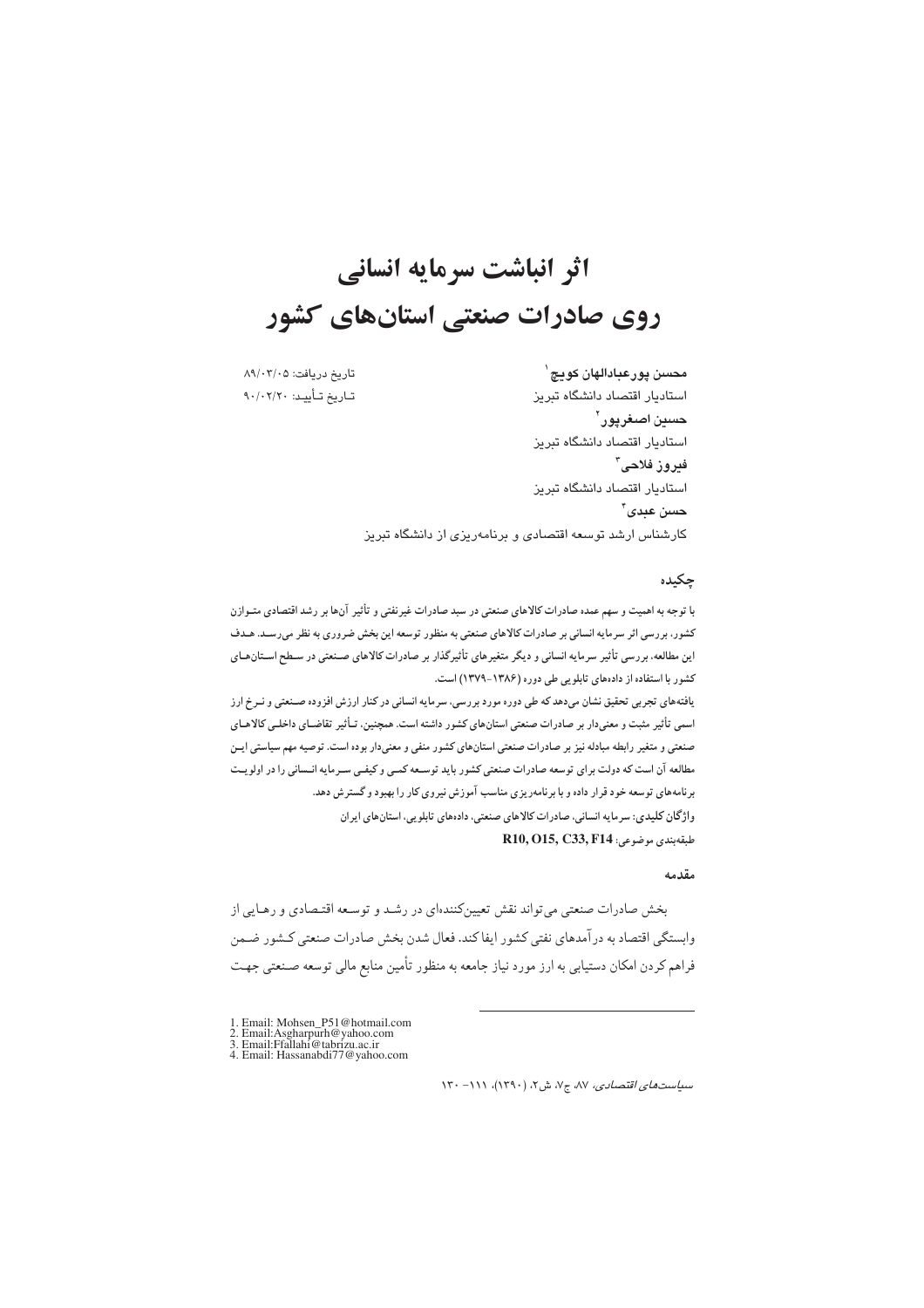توزیع عادلانه امکانات، فرصتها و ثروت ملی بر پایه پتانسیل هـای منطقـهای و اسـتانی، مـی توانـد منجر به افزایش سطح اشتغال، انتقال فن آوری و دستاوردهای علمی و فنی، کاهش هزینههای تولیـد و تخصصي شدن نظام توليدي و صنعتي در سطح كشور شود.

با عنایت به اینکه جمعیت ایران در حدود یک درصد جمعیت جهـان مـی باشـد. اگـر کـشور مـا بخواهد به اندازه سهم جمعیتی خود از تجارت جهانی سهم ببرد، لازم است روی حجم صادرات صنعتی، ترکیب کالاهای صادراتی و تغییرات این عوامل در طول زمان در سطح استانهای کشور متمرکز شـود. چرا که این عوامل نه تنها جایگاه نسبی ایران در سطح اقتصاد بینالملل را منعکس میکند، بلکه دلایل نزول و صعود صادرات را نیز خوب توضیح میدهد (فتحی و عزیزی، ۱۳۸۶: ۱۸۲). اگر چه طی چنـد دهه اخیر ارزش مطلق صادرات صنعتی رو به افزایش بـوده، ولـی سـهم صـادرات کالاهـای صـنعتی نسبت به کل صادرات کشور رقم ناچیزی میباشد. همچنین سهم صادرات کشور نسبت به صـادرات جهانی به طور مستمر کاهش یافته است که این امر نشانگر ضعف صادرات کشور به طـور عـام و ضعف صادرات صنعتي به طور خـاص در كنـار قـوت و شـتاب صـادرات جهـاني مـيباشـد. ضـعف صادرات ایران بنا به دلایلی مانند عقبماندگی کشور در مسائلی همچون تولید دانش، رشد بهرهوری و درونزا شدن آن، رقابت پـذیری اقتـصاد کـشور، وجـود سـرمایه انـسانی کار آمـد، وجـود نهادهـای اقتصادی و اجتماعی مناسب و لازم و سازمان مدیریت کار و تولید مناسب در سطح کشور است (شاکری، ۱۳۸۳: ۳۰-۲۹).

برقراری تعادل اجتماعی، اقتصادی، سیاسی ایجاب میکنـد کـه هـر یـک از اسـتانهـای کـشور فراخور زمینهها و استعدادهای انسانی و مواهب طبیعی خود از یک رشد متعادل برخوردار گردند از این رو با نگاهی به یهنه جغرافیایی کشور مشاهده میگردد کـه برخـی از نقـاط اسـتعداد بـالای کـشاورزی (آب و خاک) برخی استعداد معدنی قـوی و برخـی بـه لحـاظ برخـورداری از جنگـل، مرتـع و دریـا دارای سطوح بهرهمندي متفاوت از منابع خدادادي مي باشـند (سـند راهبـرد توسـعه صـنعتي كـشور، ١٣٨٥: ٨). لذا با استقرار صنعت در مناطق برخوردار از منابع خدادادی، این سرمایه انسانی و عزم ملی است کـه می تواند عامل پیش برنده رشد اقتصادی در مناطق مذکور باشـد. از طرفـی دیگـر بـا توجـه بـه نقـش اساسی مهارت و دانش فنی در تولید کالاهای صنعتی، ایجاد مهارت از طریق گسترش دامنه آموزش عالی و تشکیل سرمایه انسانی، رشد صادرات صنعتی را در پی خواهد داشت. بنابراین، تربیت نیروی انسانی ماهر و تحصیلکرده برای دستیابی به رشد صادرات صنعتی به عنوان یکی از مهمترین اجزاء صادرات غیرنفتی، ضروری میباشد.

بررسی بخش صادرات صنعتی کشور و یافتن نقاط قوت و ضعف آن در سطح کشور، مـستلزم مطالعات گستردهای است. مطالعات تجربی اقتصادی بسته بـه اهـداف تحقیـق در دو سـطح خـرد و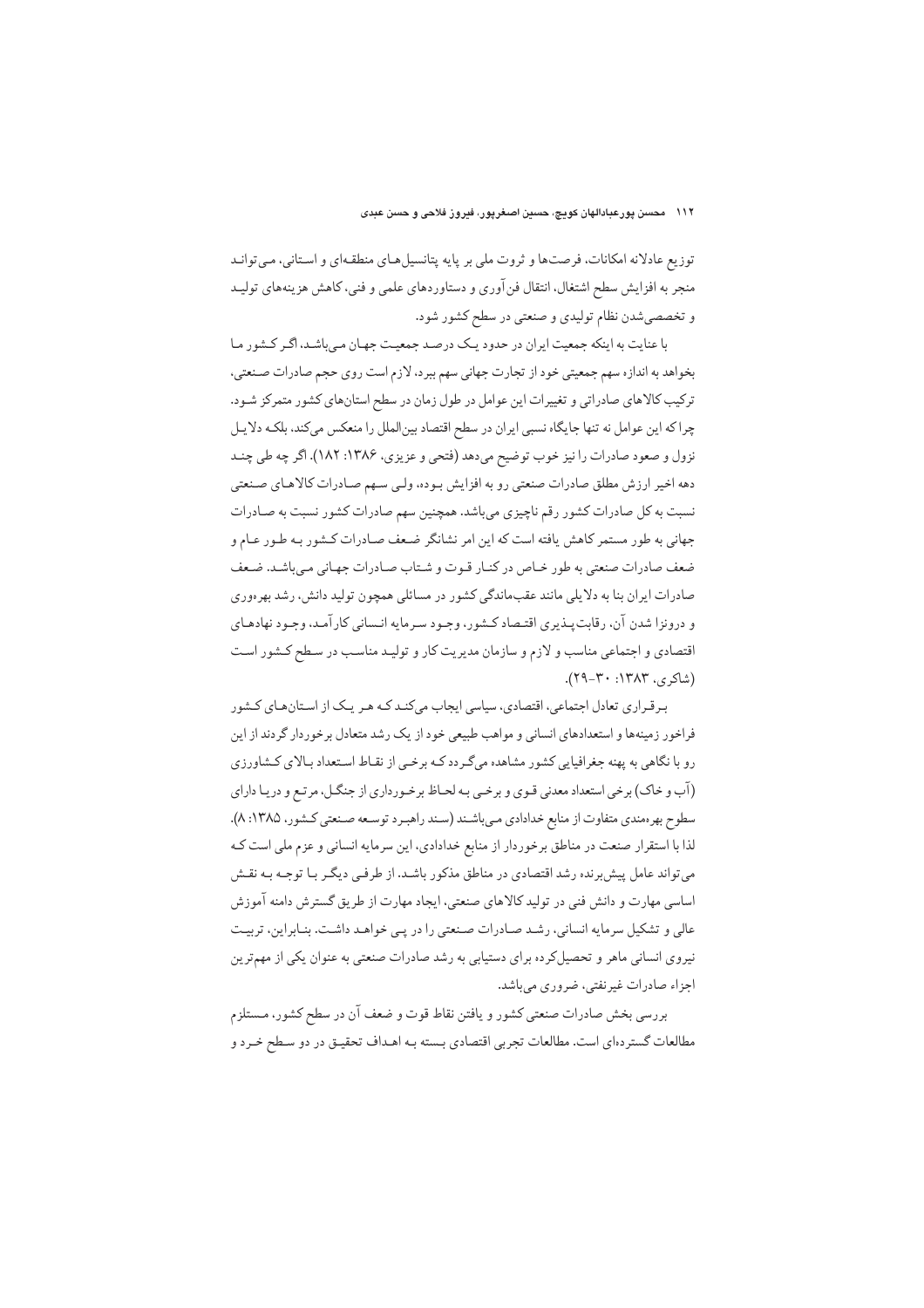کلان انجام میپذیرد. چنانچه منظور از انجام تحقیـق اسـتفاده از نتـایج آن در سیاسـتگـذاریهـای كلان اقتصادي باشد، به منظور صرفهجويي در زمان و هزينههـاي انجـام تحقيـق از دادههـاي كـلان استفاده میگردد، لیکن به منظـور برنامـهریـزیهـای منطقـهای لازم اسـت کـه از دادههـای در سـطح منطقهای استفاده شود. شـایان ذکـر اسـت کـه مطـابق ادبیـات اقتـصادی نتـایج مطالعـات مبتنـی بـر دادههای کـلان دارای تـورش جمعـیسـازی <sup>۱</sup> بـوده و نتـايج ايـن مطالعـات قابـل تـسري بـه سـطح منطقه|ی نمی باشد، این در حـالی اسـت کـه نتـایج مطالعـات منطقـه|ی مـی توانـد ضـمن اسـتفاده در برنامهریزی ها و سیاستگذاری هـای منطقـهای در سیاسـتگـذاری هـای کـلان نیـز بـه خـوبی مـورد استفاده قرار گیرد. در همین راستا، مطالعـه حاضـر بـه بررسـی نقـش سـرمایه انـسانی بـر صـادرات کالاهای صنعتی استانهای ۲۸گانه ایران <sup>۲</sup> (در سطح کارگاههای صنعتی ده نفر کـارکن و بیـشتر <sup>۳</sup>). طی دوره زمانی (۱۳۸۶–۱۳۷۹) می پردازد. این مطالعه درصدد یافتن پاسخ به این سؤال است که ارتقای آموزش و مهارت فنی در سطوح بالاتر چگونه بر توسعه صادرات کالاهای صنعتی استان های مختلف کشور تأثیر میگذارد. بـا مـرور مطالعـات داخلـی در ایـن زمینـه مـی تـوان مشاهده کرد که در سطح استانهای کشور، آن هـم بـا شـاخصهـای مختلـف سـرمايه انـساني مطالعه ای صورت نپذیرفته است. لذا برای پر کردن خلاء موجود در این زمینه، مطالعه حاضر در سطح استانهای کشور و به روش دادههای تابلویی انجام می شود. از آنجایی که در تحقیق حاضر، اثرات سرمایه انسانی بر صادرات کارگاههای صنعتی استانهای مختلف کشور بـه تفکیک برآورد می شود فلذا نتایج حاصله می تواند به منظور سیاستگذاری های مناسب جهت افزایش صادرات استانهای مختلف و در نتیجه افزایش صادرات کل کشور ایفای نقش نماید. از این روی نتایج مطالعه قابل استفاده در برنامهریزی های منطقهای سطح استانی میباشد. در ادامه سازماندهي مقاله بدين صورت است:

در بخش دوم به مبانی نظری و پیشینه موضوع پرداخته شده و بخش سـوم بـه تـصریح الگـوی صادرات صنعتي اختصاص مي يابد. در بخش چهـارم بـه تخمـين مـدل و تجزيـه و تحليـل يافتـههـا پرداخته میشود. در بخش پایانی نیز نتیجهگیری شده و برخی پیشنهادات سیاستی ارائه میگردد.

<sup>1.</sup> Aggregation Bias

۲. در این مطالعه تقسیمات کشوری شامل ۲۸ استان در نظر گرفته شده است به طوری که اســتان خراســان بــزرگ در برگیرنده سه استان خراسان رضوی، خراسان شمالی و خراسان جنوبی میباشد.

۳. کارگاه صنعتی ده نفر کارکن و بیشتر کارگاهی است که متوسط تعداد کارکنانش در سال@ای مورد بررسـی در هــر یک از استانهای کشور، ده نفر و بیشتر بوده است. علت انتخاب کارگاههای ده نفر کارکن و بیشتر آن است کـه ایـن کارگاهها بخش اعظم کارگاههای صنعتی در ایران را تــشکیل مــی،دهنــد و همچنــین دارای آمــار و اطلاعــات منــسجم سرىزمانى مىباشند.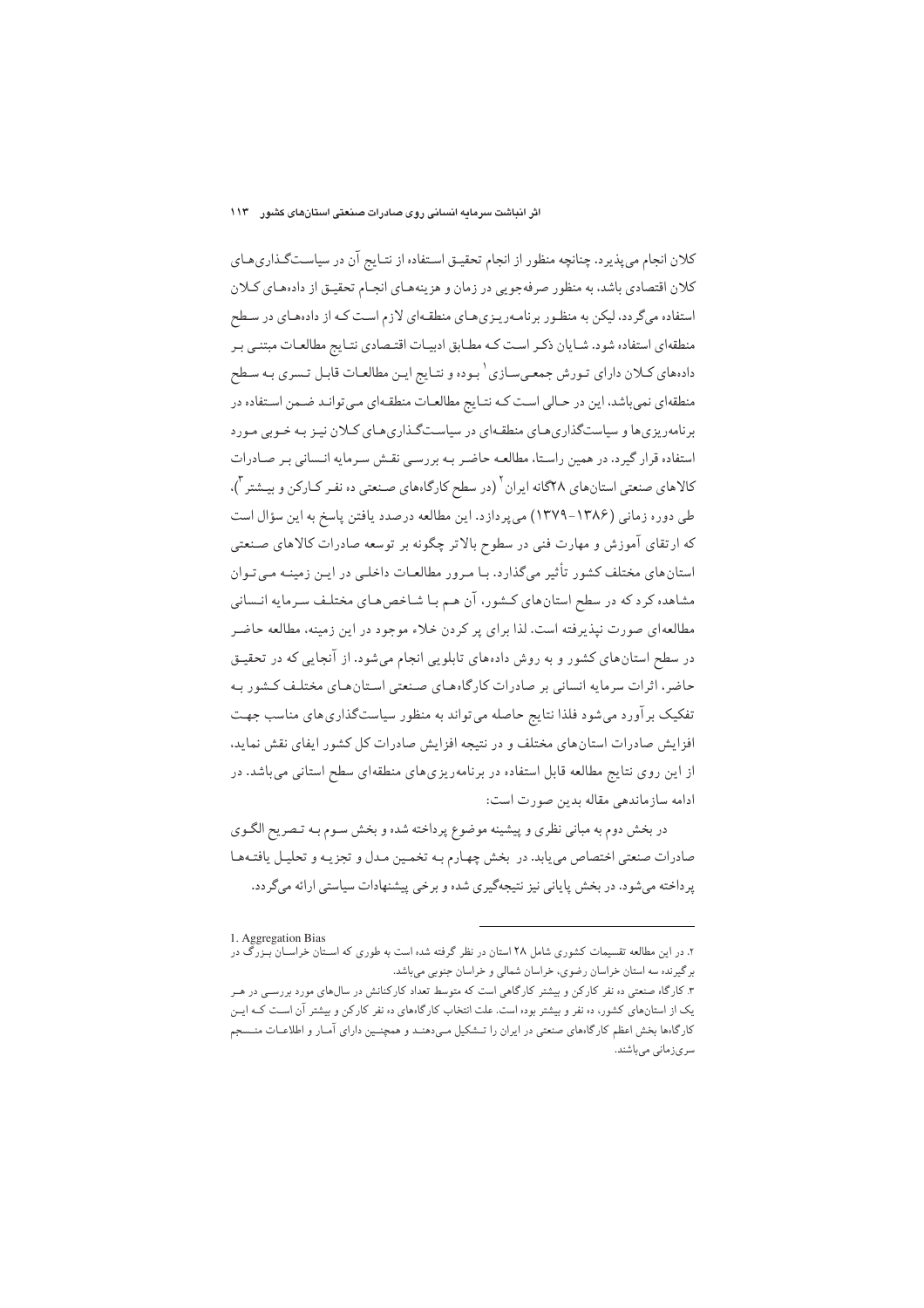۱۱۴ محسن پورعبادالهان کویچ، حسین اصغرپور، فیروز فلاحی و حسن عبدی

#### ١- ادبيات تحقيق

از آنجا که صادرات یکی از بخش های مهم تولید ملی در مباحث اقتـصاد کـلان اسـت، مـسئله همبستگی دو متغیر رشد اقتصادی و رشد صادرات در بر آورد مدلهای رشد، امـری اجتنــابنایــذیر می باشد. به عبارت دیگر، رشد تولید ملی برابر با حاصل جمع وزنی نرخهای رشد تقاضای داخلبی و صادرات است (Michealy, 1997: 49-53). مدلهاي رشد مبتني بر سرمايه انـساني، رشـد توليـد را ناشی از موجودی سرمایه انسانی می،دانند که به نوبه خود، توانایی یک کشور را در زمینـه نـوآوری و رسیدن به سطح کشورهای پیشرفته را تحت تأثیر قرار می،دهد. در نتیجه افزایش صادرات می توانـد به دلیل افزایش سودهای ناشی از بهرهوری، که خود در اثر افزایش سطح مهارت نیروی کار و سـطح فن آوري ايجاد مي شود، باشد (Konya, 2006: 983).

نظریه هکشر -اهلین <sup>۱</sup> علت برقراری تجـارت بـین کـشورها را وجـود مزیـت نـسبی ناشـی از اختلاف کشورها در وفور نسبی عوامل و نهادههای تولیدی همچون زمین، منابع طبیعی، نیروی کـار و سرمایه می،داند. با توجه به منطق هکشر –اهلین می توان بیان کرد کـشورها یـا منـاطقی کـه دارای منابع طبیعی فراوان، در صورتی می توانند محصولات صنعتی تولید و صادر نمایند که سطح مهارت نیروی کار در آن مناطق بالا باشد، چراکه در صورت پایین بودن سطح مهـارت نیـروی کـار آنهـا، صادرات اين گونه مناطق صرفاً روي كالاهاي اوليه متمركز خواهد شد (Zeufack, 2002: 259).

نظریه چرخه کالا<sup>۲</sup>بیانگر این است که در مرحله دوم تولید کالای جدید، دانش و فـنآوری تولیـد كالا به مناطق پيرامون منتقل مي شود (Vernon, 1966: 201). در عين حال يذيرش، انطبـاق و پيـروي از این فن آوریها، به موجودی سرمایه انسانی در کشور و منطقه دریافتکننده بستگی دارد. بـه طـوری که اقتباس فن آوریهای برتر و افزایش توان رقابتی در بازار، مستلزم بکارگیری و افزایش سرمایههـای انسانی در سطح بنگاه است (Isaksson, 2000). امروزه تقاضا برای مهارتهای که بتواند با سیستمهای پیچیده کار کند، افزایش یافته است. آن دسته از نیـروی کـار کـه از سـطح دانـش و آمـوزش بیـشتری برخوردار باشد، قادر است در چرخه تولید پوپایی و تحول فن آورانه ایجاد کرده، سبب افزایش ظرفیت تولید و صادرات کالاهای صنعتی و توان رقابت در بازارهای بینالمللی شود. در حقیقت، رشد ناشبی از تجارت، زماني بيشتر عملي ميشود كه سرمايه انساني كـافي بـراي جـذب انديـشههـا و فـن آوريهـاي انتقال يافته وجود داشته باشد (Teixeira & Fortuna, 2004).

وجود نیروی کار متخصص، پرانگیزه و دارای نگرش مثبت بـه رشـد و توسـعه کـشور، موجـب افزایش بهرهوری نیروی کار و به تبع آن افزایش توان رقابتی بنگاهها خواهد شـد. عوامـل تخصـصی

1. Heckscher – Ohlin<br>2. Product Cycle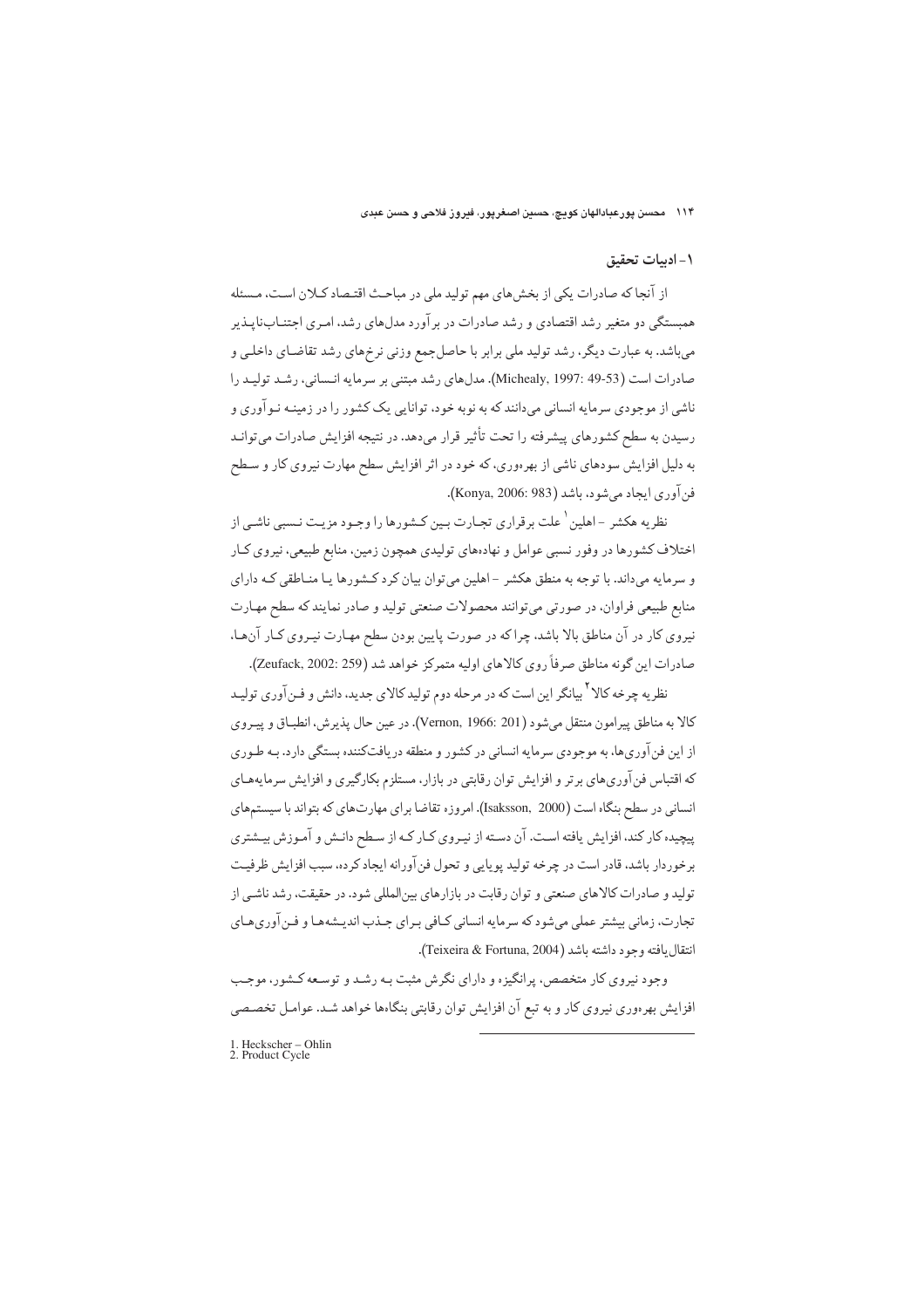نظیر نیروی کار، پایه مزیت رقابتی پایدار محسوب میشود که پرورش این عوامل خود امری مشکل بوده و نیازمند سرمایهگذاریهای مداوم بر روی آنهاست. به عبارت دیگر چنانچه بنگاهها بخواهنـد وضعیت رقابتی خود را ارتقاء دهند بایستی با انجام سرمایهگذاریهای مـداوم بـه خلـق نیـروی کـار متخصص اقدام نمايند (74-74 :Porter, 1990). افراد آموزش ديده به خاطر توانـاييهـاي خاصـي از قبيل تسلط به زبان خارجي، يادگيري بهتر و … به آساني مي توانند بـا مـشتريان كالاهـاي صـادراتي ارتباط برقرار کرده و در محیط بنگاه عملک دیهتری داشته باشند. همچنین با توجه به اینکه کشورهای در حال توسعه باکمبود سرمایه و فزونی نیروی کار مواجه هستند، با آموزش نیـروی کـار و بکارگیری شاغلان تحصیل کرده می توان بسیاری از کمبودها را جبران کرد (Van Dijk, 2002).

لوین و راوت، با بحث بر روی سرمایه انسانی بـه عنـوان موتـور رشـد، معتقدنـد کـه بخـش صادرات می تواند در مقایسه با سایر بخش های اقتصادی سرمایه انسانی را با کارایی بیشتر مـورد استفاده قرار دهد، چرا که کارگران و نیروی کار تحصیل کرده قادرند فن آوری هـای پیچیـده را بـه سرعت جذب نمایند و نسبت به تغییرات فن آوری مورد نیاز به سرعت واکنش نشان داده و خیود را با فن آوری جدید تطبیق دهند و بدین ترتیب جهت رقابت در بازارهـای جهـانی توانـاتر باشـند (Levin & Raut, 1997: 166). بنابراين، عواملي مثل تحقيق و توسعه و سرمايه انساني كـه شـرايط ارتقای بهر موری نیروی انسانی را فراهم می سازند، می توانند منجر به ارتقای کیفیت نهادههای تولیـد و رشد فن آوري در عرصه صادرات صنعتي شوند.

در زمینه تأثیر سرمایه انسانی و دیگر عوامل تأثیرگذار بر توسعه صـادرات در داخـل و خـارج از کـشور مطالعات متعددي با استفاده از متغيرهاي مختلف و همچنين رويكردهاي متفاوت صورت گرفته است.

چوانگ (۲۰۰۰) در مطالعهای، با استفاده از تکنیک همانباشتگی و مکانیسم تصحیح خطا، بـه بررسی رابطه بین سرمایه انسانی (آموزش عالی)، صادرات و رشد اقتصادی تایوان طی دوره زمـانی (۱۹۹۵-۱۹۵۲) پرداخت. نتایج مطالعه حاکی از آن بود که در بلندمدت، انباشت سرمایه انـسانی باعث رشد صادرات تايوان مي شود.

آلوارز ۲۰۰۲) با استفاده از روش دادههای تـابلویی بـه بررسـی عوامـل تعیـینکننـده صـادرات بنگاههای ده نفر کارکن و بیشتر شیلی طبی دوره زمـانی (۱۹۹۶–۱۹۹۰) مـی پـردازد. نتـایج مطالعـه وی نشانگر وجود تفاوت معنىدار بين بنگاههاي صادركنندهدائمي و صادركنندهموقت آميباشد، بـه طـوري كـه بنگاههای صادرکنندهدائمی دارای شیرکتهای بـزرگ تبر، بهیرهوری و سیرمایه انـسانی بـالاتر و میـانگین

1. Chuang (2000)<br>2. Alvarez (2002)

۳. تولیدکنندگانی که تقاضای داخلی را جواب می،دهند و در مواقع فزونی عرضه، موقتاً به صادرات روی می آورند.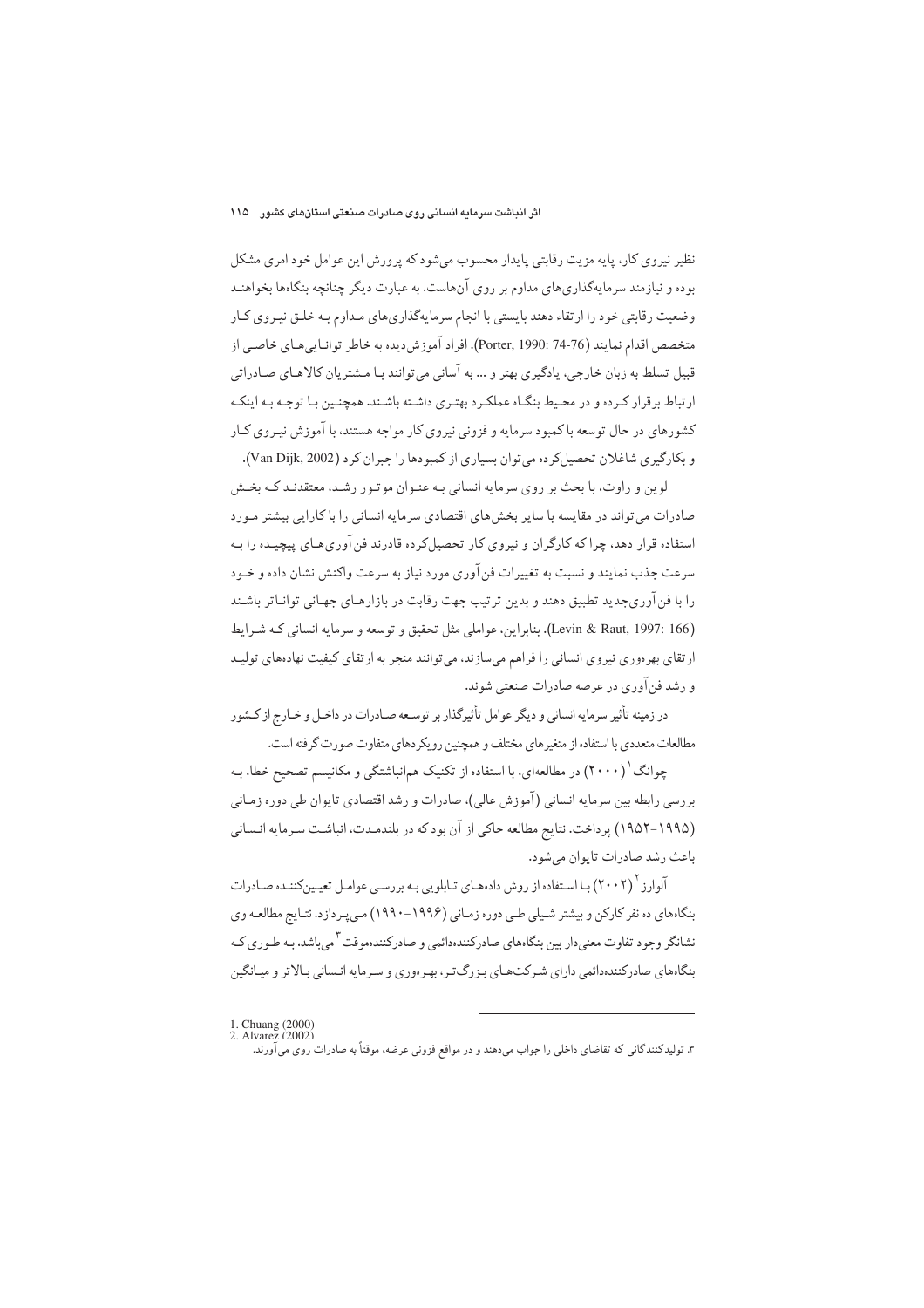دستمزدهای بیشتری نسبت به سایر بنگاهها هستند. همچنین طبق نتایج این مطالعه، میانگین دستمزدها<sup>\</sup> بـه عنوان شاخص سرمایه انسانی دارای اثر مثبت و معنیدار بر روی صادرات کشور شیلی میباشد.

ردول و تئو (۲۰۰۳) در مطالعهای، اثر انباشت و مدیریت سرمایه انسانی روی صبادرات ۹۰ $(5 \cdot$ کارخانه استرالیا را بررسی کردند. نتایج آنها حاکی از آن بـود کـه انباشـت دانـش بـرای گـسترش و توسعه صادرات استراليا امري حياتي به حساب مي آيد.

گر دن "(۲۰۰۵) در تحقیقی با استفاده از اطلاعات شاغلان بخش خصوصی دارای حداقل سـه سال تحصیلات عالی (به عنوان شاخص سرمایه انسانی) به بررسی اثر سرمایه انسانی روی صادرات کشور سوئد در سال ۲۰۰۰ پرداخته است. طبق نتایج به دست آمده، سرمایه انسانی در بیشتر مدلها اثر مثبتی روی صادرات کشور سوئد داشته است.

طارق مجید و احمد<sup>۲</sup> (۲۰۰۶) عوامل تعیینکننده صادرات در ۷۲کشور در حال توسعه را طی دوره (۲۰۰۴–۱۹۷۰) مورد بررسی قرار دادند. متغیرهای مورد استفاده جهت توضیح صادرات عبارت بودند از: سرمايهگذاري مستقيم خارجي، توليد ناخالص داخلي، رشد توليد ناخـالص داخلـي، پسانداز ملی، کمکهای مالی توسعه، مالیاتهای غیرمستقیم، نرخ مبادله، تعـداد تلویزیـون و خـط تلفن ثابت به ازای هر هزار نفر، ارزش افزوده در بخش صنعت و نیروی کار. در این مطالعه از روش تخمین دادههای تابلویی استفاده شده و نتایج تخمین نشان داد که تمامی متغیرهای مورد استفاده در سطح پنج درصد معنیدار و دارای علامت مطابق انتظارات بودند بـه غیـر از متغیـر سـرمایهگـذاری مستقیم خارجی که دارای علامت مثبت ولی اثر آن روی صادرات معنیدار نبود.

آرورا و بگده ۲۰۰۶) به بررسی اثر سرمایه انسانی روی صادرات صنعت نرمافزار هنـد طـی دوره (۲۰۰۳–۱۹۹۰) پرداختهاند. نتایج تحقیق نشان میدهد که سرمایه انسانی و اندازه صنعت سختافزار به عنوان متغيرهاي مهم و تأثيرگذار بر صادرات صنعت نرمافزار هند شناخته شدهاند.

آیسان و سلیم ٔ (۲۰۰۷) با استفاده از روش دادههای تابلویی عوامل تعیینکننـده رونـق صـادرات را بـراي ٢٢ بخـش صـنعت تركيـه طـي دوره (٢٠٠۶–١٩٩۶) مـورد بررسـي قـرار دادنـد. در ايـن مطالعـه متغیرهای تأثیرگذار بر صادرات عبارت بودند از: دستمزد نیروی کار، بهرهوری نیروی کار، درآمد جهـانی، شاخص قیمت مصر فکننده. به علت توجه صنایع این کشور به امر آموزش و تحصیلات، نتـایج تخمـین از نقش بالای بهرهوری در تعیین رشد صادرات ترکیه در اکثر بخش ها حکایت داشت.

۱. طبق نظر آلوارز میانگین دستمزد شاغلان، شاخص نزدیکی برای سرمایه انسانی میباشد؛ چون ایــن شــاخص کیفیــت شاغلان بنگاه را به خوبی نشان میدهد.

<sup>2.</sup> Rodwell and Teo (2003)<br>3. Gerdne (2005)<br>4. Tariq Majeed and Ahmad (2006)<br>5. Arora and Bagde (2006)<br>6. Aysan and Selim (2007)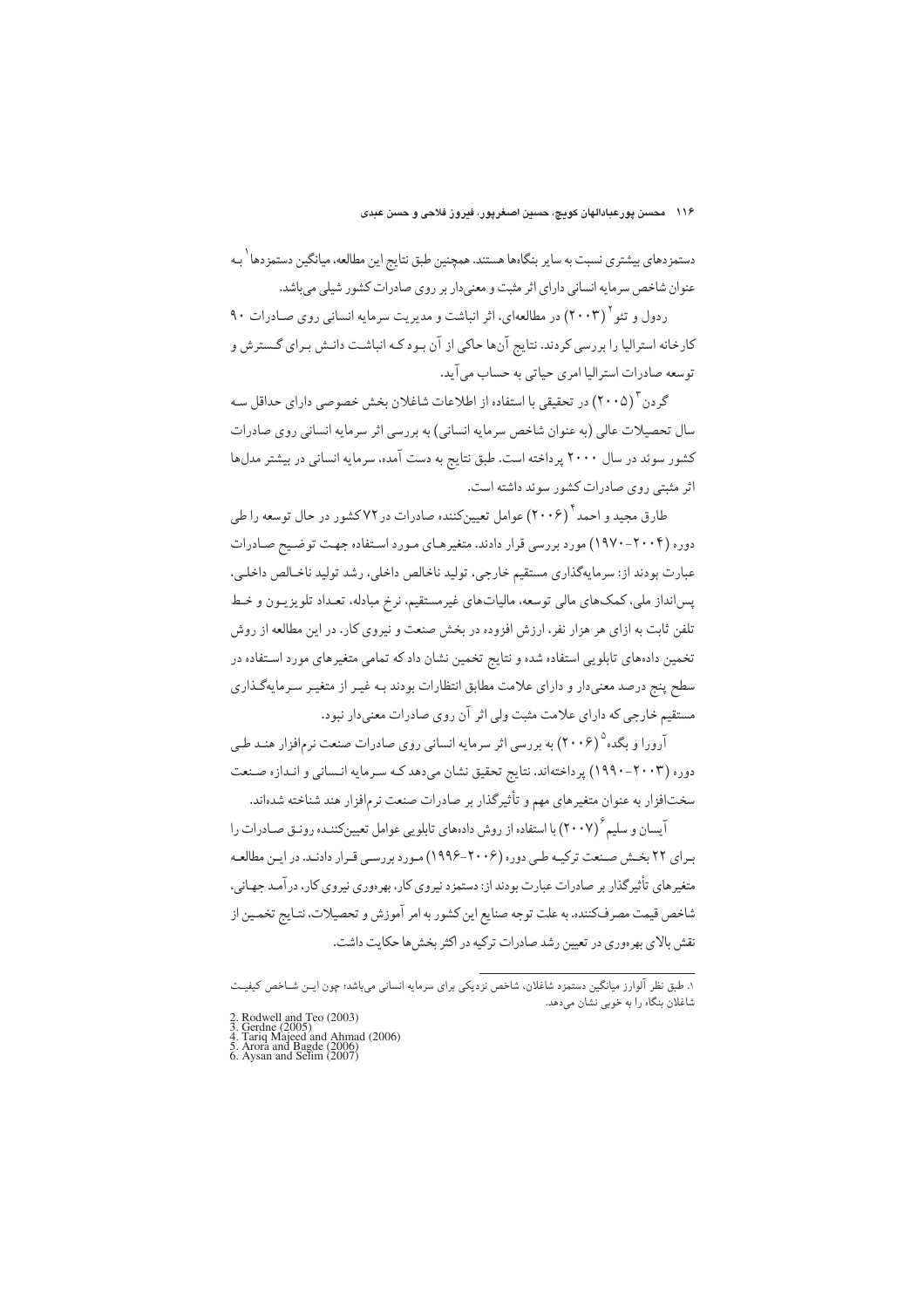مانچ و اسکاکسن <sup>۱</sup> (۲۰۰۸) به بررسی رابطه بین سطح آموزش شـاغلان شـرکتهـا، دسـتمزد شاغلان و عملکرد صادرات در کشور دانمارک طبی دوره (۲۰۰۲–۱۹۹۵) پرداختنـد. آن۱ا نـشان دادند شرکتهایی که شاغلان آنها از سطح آموزش و مهارت بالاتری برخوردار هستند، قادرنـد بـا توليد محصولات متنوع و باكيفيت، جايگاه خود را در صحنه رقابت بين|لملل حفظ نماينـد. نتـايج تخمین همچنین حاکی از آن بود که یک ارتباط متقابل مثبت بین صادرات و سطح آمـوزش وجـود دارد که منجر به اثر مثبت روى سطح دستمزد شاغلان شرکتها مىشود.

وغياتزاوغلو ٢٠٠٩) عوامل تعيين كننده صادرات محصولات فن آوري اطلاعات و ارتباطات <sup>٣</sup> را در ۲۹ کشور طی دوره (۲۰۰۶–۲۰۰۰) بررسی کرد. متغیرهای هزینههای تحقیق و توسعه، سرمایه انسانی (تعداد محققان در بخش تحقیق و توسعه به ازای هر یک میلیون نفر)، نـرخ ارز، درجـه بـازبودن تجارت، ارزش افزوده در صنعت فن آوری اطلاعات و ارتباطات، اندازه صنعت فـن آوری اطلاعـات و ارتباطات، سرمایهگذاری مستقیم خارجی و تعداد خط تلفن ثابت به ازای هر نفر به عنوان عوامل مهیم و تعیین کننده صادرات محصولات فن آوری اطلاعات و ارتباطات در نظر گرفته شـده اسـت. نتـایج ایـن مطالعه نشان می،داد که هزینههای تحقیق و توسعه و سرمایه انسانی اثر مثبت و معنیداری بـر صـادرات محصولات فن آوري اطلاعات و ارتباطات در اين كشورها دارند.

در زمینه مطالعات داخلی نیز می توان به موارد زیر اشاره نمود:

طیبی و همکاران (۱۳۸۳) به بررسی اثر آموزش عـالی بـر روی صـادرات صـنعتی طـی دوره (۱۳۷۸-۱۳۴۵) به روش سیستم معادلات همزمان پرداخته و نشان دادنـد کـه آمـوزش عـالي روي صادرات صنعتي تأثير مثبت و معنىدار دارد.

کریمی و پیراسته (۱۳۸۳) با استفاده از روش سیستم معادلات همزمان بـه ارزیـابی و تحلیـل اثرات متقابل بهر موري نيبروي انـساني، هزينـههـاي توليـد و صـادرات كالاهـاي صـنعتي در ايبران یرداختند. نتـایج ایـن مطالعـه نـشان مـى‹اد کـه آمـوزش و مهـارت نیـروی انـسانی تـأثیر مثبـت و معنیداری بر روی صادرات صنعتی طی دوره (۱۳۷۸-۱۳۷۳) داشتهاند.

شاکری (۱۳۸۳) در مطالعهٔ خود با استفاده از تکنیک ARDL <sup>۴</sup> به بررسی عوامیل تعیین کننیدهٔ صادرات غیرنفتی در ایران با تأکید بر عوامل قیمتی نظیر نرخ ارز بـازار آزاد و نـرخ تـورم و عوامـل غیر قیمتی نظیر بھر دوری نیروی کار و رقابت پذیری طی دورہ (۱۳۸۰–۱۳۴۰) پر داخت. بیر اسیاس نتايج اين مطالعه، صادرات غيرنفتي به طور اساسي به وضعيت متغيرهاي بهرهوري و رقابت پـذيري

<sup>1.</sup> Munch and Skaksen (2008)

<sup>2.</sup> Vogiatzoglou (2009)

<sup>3.</sup> Information and Communication Technology (ICT)

<sup>4.</sup> Autoregressive Distributive Lag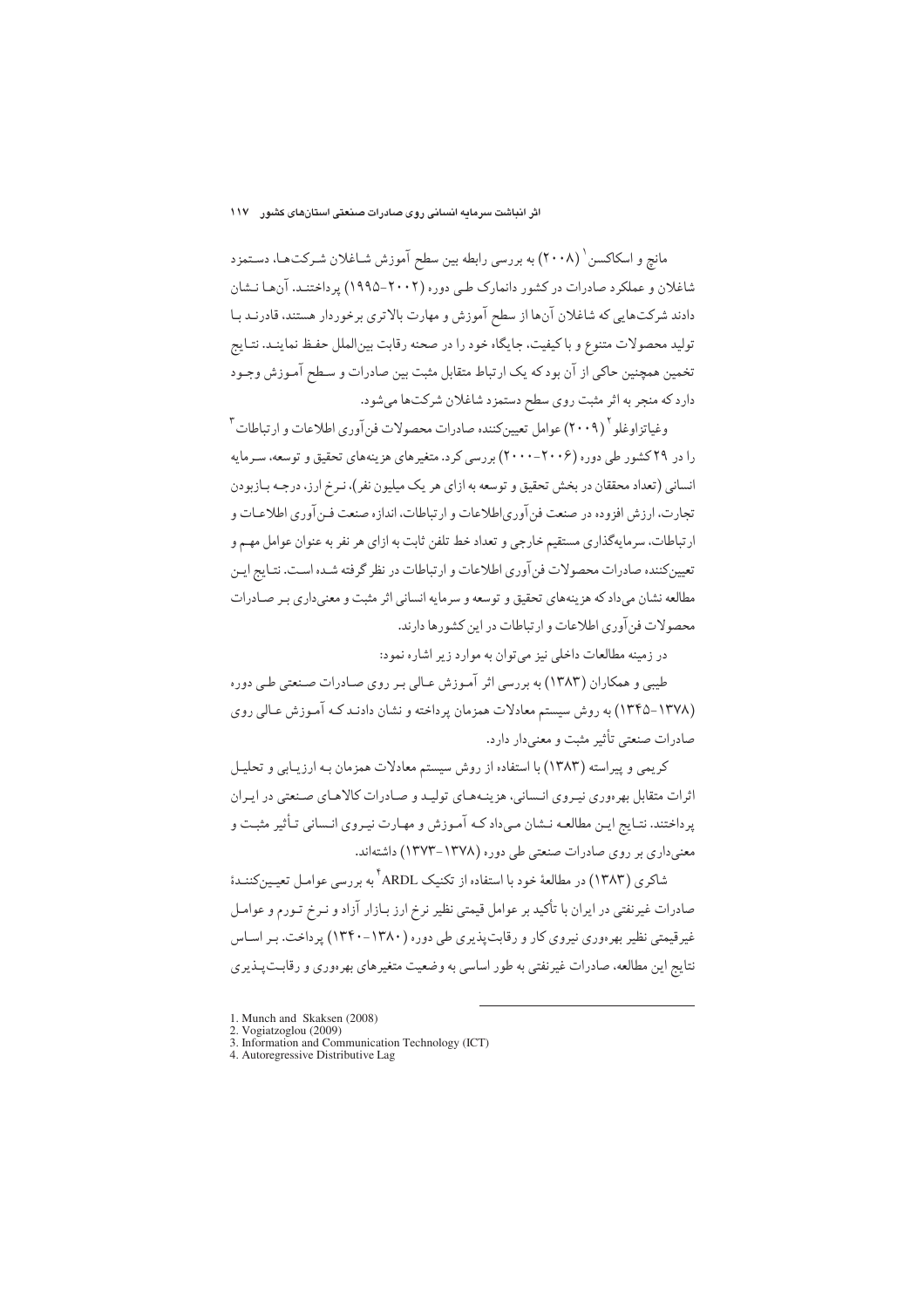وابسته بوده است و متغیر قیمتی نرخ ارز، اگر چه بر صادرات غیرنفتی تأثیر مثبت داشته است، ولے این تأثیر قابل ملاحظه و تعیینکننده نبوده است.

کازرونی و فشاری (۱۳۸۷) در مطالعهای با استفاده از روش دادههای تابلویی، به بررسی اثـر شاخصهای قیمتی و غیرقیمتی بر صادرات زیر بخشهای صنعتی ایران طی دوره (۱۳۸۲–۱۳۷۷) یرداختهاند. نتایج این تحقیق نشان داده است که متغیرهای بهرهوری نیروی کار، مزیت نسبی آشکار شده و نرخ ارز اسمی تأثیر مثبت و معنی دار و نرخ تـورم تـأثیر منفـی و معنـی دار بـر صـادرات زیـر بخش های صنعتی ایران داشته است.

پورعبادالهان کويچ و همکاران (١٣٨٨) در مطالعهاي با استفاده از دادههاي تابلويي، به بررسي تأثير سرمايه انساني بر صادرات صنعتي محصولات شيميايي و فلـزات اساسـي ايـران طـي دوره (۱۳۸۶–۱۳۷۹) پر داختند. یافتههای تجربی این تحقیق نشان میدهد کـه طـی دوره مـورد بررسـی، سرمایه انسانی در کنار ارزش افزوده صنعتی دارای تأثیر مثبت و معنبیداری بـر صـادرات صـنعتی محصولات شیمیایی و فلزات اساسی بوده است. تأثیر متغیر تقاضای داخلبی نیـز بـر صـادرات ایـن زیربخش ها منفی و معنیدار بوده است. همچنین عوامل قیمتی (همچـون نـرخ ارز و شـاخصقیمـت كالاهاي وارداتي) در مقايسه با متغيرهاي حقيقي (همچون سرمايه انساني، ارزش افـزوده صـنعتي و .<br>تقاضای داخلی) در تعیین صادرات این محصولات از نقش ضعیف تری برخوردار بودهاند.

## ۲-ساختار الگو و متغیرها

مبانی نظری عوامل تعیین کننده صادرات بر اساس سه نظریه تئوری تجارت بین الملل هکشر – اهلین، تئوری های جدید تجارت و تئوری های رشد درونزا قرار دارد. بر اساس نظریه هکشر – اهلین موجودی اولیه نهاده`، تعیین کننده مزیتهای نسبی در تولیـد و صـادرات اسـت. نظر یـههـای جدیـد تجارت بر نقش هزینههای تجارت و صرفههای ناشی از مقیاس یا اندازه بنگاه به عنوان عوامل مـؤثر بر صادرات اشاره دارند. از سوی دیگر، هم تئوریهای جدید تجارت و هم تئوریهای رشـد درونـزا بر اهمیت ابداعات در توسعه کالاهای جدید و ایجاد رقابت پذیری فن آوری یک صنعت تأکید دارند (کریمی و پیراسته، ۱۳۸۳: ۶۰). فعالیت صادراتی یک بنگاه انفرادی می تواند تحت تأثیر ترکیبی از عوامل اصلی در سطح بخش (صنعت) و ویژگیهای بنگاه انفرادی قرار داشته باشد. لـذا، صـادرات بنگاه  $i$  در صنعت  $j$   $j$  تابعی از عوامل اصلی در سطح صنعت  $(\overline{S}_i)$  و ویژگـی،هـای انفـرادی شرکت  $(F_{\cdot\cdot})$  بوده و به صورت زیر بیان می شود:

$$
X_{ij} = X(S_j, F_{ij})
$$

1. Factor Endowments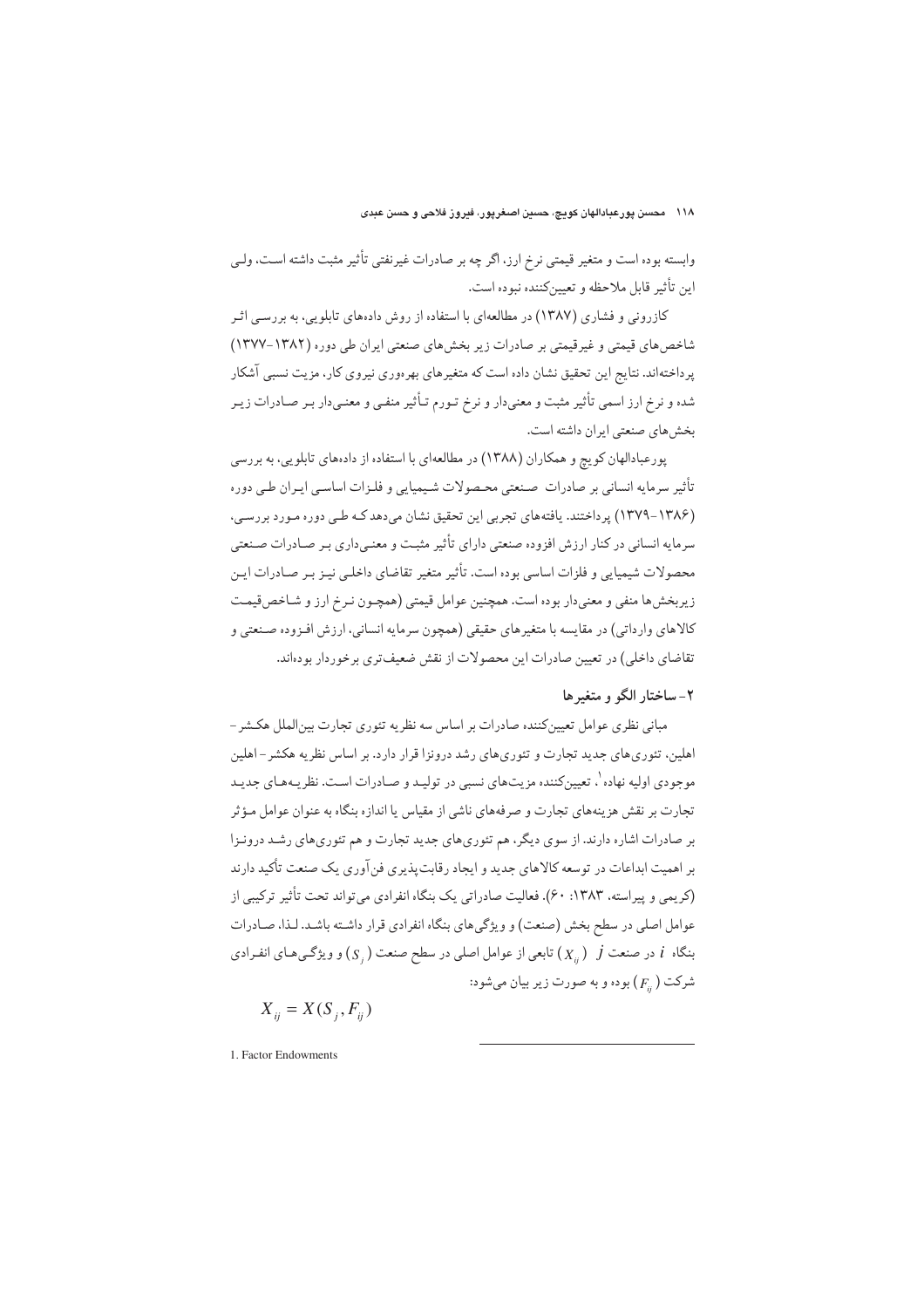عوامل اصلی همان عوامل تعیینکننده صادرات هستند که توسط مبانی نظری موضوع بیان میشـوند و ویژگیهای خاص شرکت، عواملی از قبیل اندازه شرکت، عمر شرکت، سرمایه انـسانی شـرکت، بهـرهوری عوامل توليد شركت، سرمايه فيزيكي شركت و ... را شامل مي شود (Bleaney and Wakelin, 1999).

لوین و راوت (۱۹۹۷) معتقدند که بخش صادرات می تواند سـرمایه انـسانی را بـا کـارایی بیـشتر نسبت به سایر بخش های اقتصادی مورد استفاده قرار دهد، به طوری که کارگران تحصیل کرده قادرند که فن آوری های پیچیده را به سرعت جذب نموده و قدرت رقابتی کالاهای صنعتی صادراتی بنگاهها را در سطح بینالملل افزایش دهنـد بـه طـور کلـی مطالعـاتی کـه عملکـرد صـادراتی را در سـطح بنگـاه و در كسفورهاي در حـال توسـعه، همچــون شــيلي (Alvarez, 2002)، موريتــاني (Wignaraja, 2002). غنا (Sarpong and Wolf, 2004) و اندونزي (Van Dijk, 2002) بررسي كردهاند به اين نتيجـه رسـيدهانـد که بهرهوري، اندازه بنگاه، سرمايه انـساني، تکنولـوژي خـارجي و سـرمايهگـذاري خـارجي اثـر مثبتـي روي عملکرد صادراتی بنگاهها دارند. بر این اساس و نیز با توجه به مطالعات تجربی صورت گرفته در این زمینـه همچون آلـوارز (۲۰۰۲)، آيـسان و سـليم (۲۰۰۷) و غيـاتزاوغلو (۲۰۰۹) و طيبـي و ارباييـان (۱۳۸۲). مدل تجربي اين تحقيق به صورت زير معرفي ميشود:

 $\ln EX_{ii} = \beta_0 + \beta_1 \ln H_{ii} + \beta_2 \ln VAD_{ii} + \beta_3 \ln DD_{ii} + \beta_4 \ln NER + \beta_5 TOT_i + U_{ii}$ 

که در آن 1n عملگر لگاریتم طبیعی و اندیس های  $i$  و  $t$  به ترتیب بیانگر استان های کشور و سال بوده و متغیرهای مورد استفاده و منبع آماری آنها به صورت زیر میباشند:

نارزش صادرات کارگاههای صنعتی ده نفر کارکن و بیشتر استانهای کشور به میلیارد. ر بال و به قیمت ثابت سال ۱۳۷۶ (مرکز آمار ایران)؛

H: شاخص سرمایه انسانی کارگاههای صنعتی ده نفر کارکن و پیشتر استانهای کشور (مرکز آمار ایران). به طور کلي، توانايي ها و قابليت هاي نهادينه شده در وجود انسان (چه جـسمي و چـه فکـري) سـرمايه انساني ناميده مي شود (Hertog and Huizenga, 2000: 53). طبق اين تعريـف، سـرمايه انـساني داراي دو بعد جسمي و فكري است. بعد جسمي با سرمايهگذاري در تغذيه، بهداشت و درمـان و ورزش ايجـاد و بعـد فکري در اثر نهادينه شدن دانش (به وسيله آموزش و يادگيري تجربي) در انسان حاصل مـي شـود. اشـتغال نیروی کار دارای تحصیلات عالی به معنی استخدام نیروی کار با تخصص و با کیفیت بـالاتر و بـه عبـارت دیگر به معنی بکارگیری سرمایه انسانی میباشد (سوری و مهرگان، ۱۳۸۶: ۲۰۷).

در اين مطالعه سرمايه انساني به طور خلاصه دانش نهادينـه شـده (بـه وسـيله آمـوزش عـالي) در انسان تعریف میشود و به منظور یافتن شاخص سرمایه انـسانی در کارگـاهمـای صـنعتی ده نفـر کارکن و بیشتر استانهای کشور، آن دسته از شاغلانی که از تحصیلات عالی برخوردار بوده و بالقوه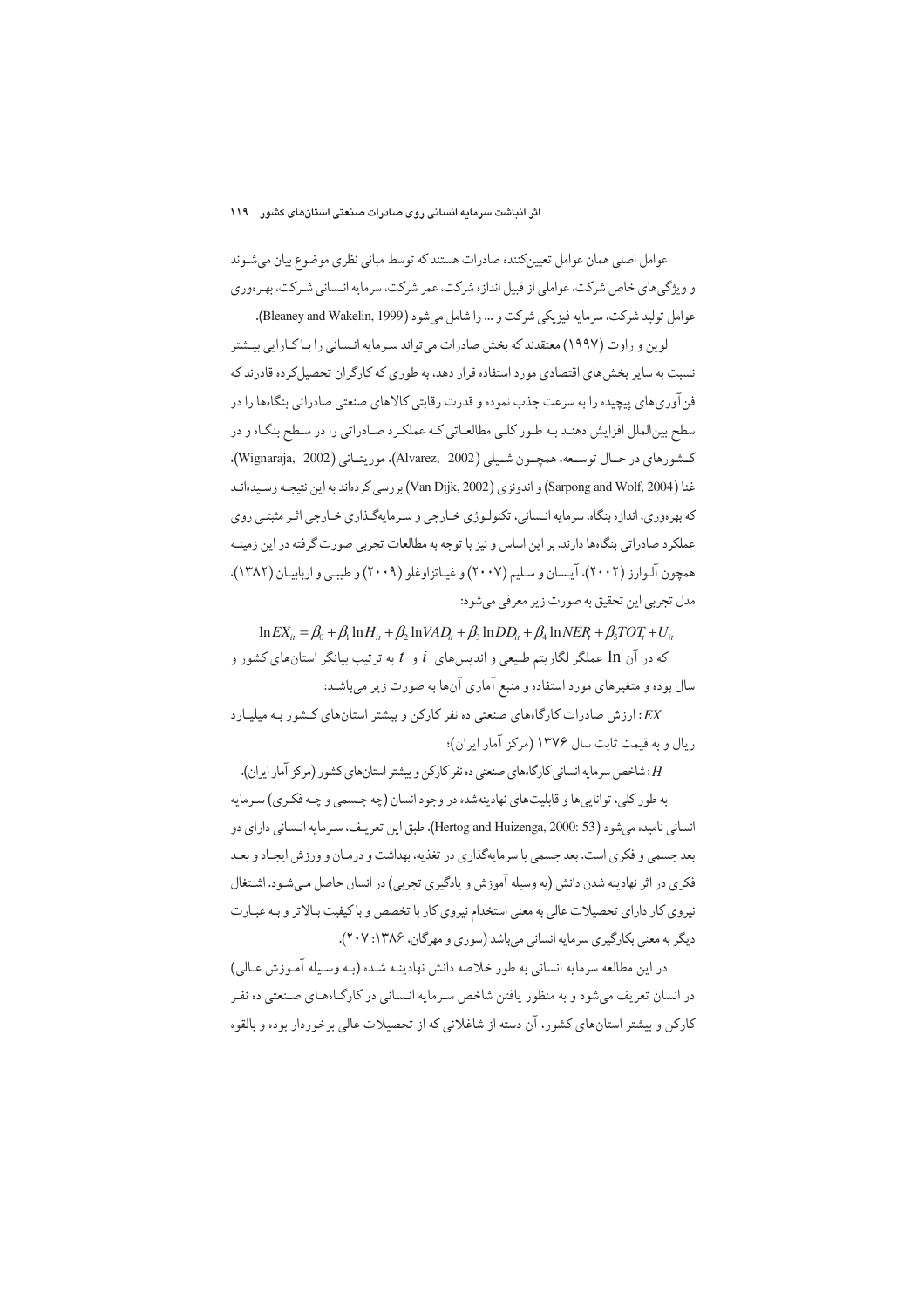عامل تغییر و نوآوری می باشند مورد توجه قرار میگیرند '. شاخص های مـورد اسـتفاده بـرای متغیـر سرمايه انساني به قرار زير ميباشند:

١-كل شاغلان با سطح تحصيلات عالى حداقل كارشناسي `در بخش،هاي توليدي و غير توليدي؛ ۲- شاغلان با سطح تحصیلات عالی حداقل کارشناسی در بخش های تولیدی.

در بین شاغلان با سطح تحصیلات عالی حداقل کارشناسی، شاغلان تولیدی بـه دلیـل داشـتن تخصص و ارتباط تنگاتنگ با تولید، از درجه اهمیت بیشتری برخوردار میباشند و انتظار میرود که افزایش سهم این گروه از شاغلان بتواند با افزایش بهرهوری تولید و کاهش هزینههای تولیـد، زمینـه لازم برای رقابت پذیری کالاهای صنعتی را فراهم نماید.

ارزش افزوده کارگاههای صنعتی ده نفر کارکن و پیشتر استان هیای کشور به میلیبارد:  $VAD$ ريال و به قيمت ثابت سال ١٣٧۶ (مركز آمار ايران).

بر مبناي ادبيات موضوع، صادرات بنگاه تحت تأثير ذخيره سرمايه ثابت بنگاه قرار مي گيرد، ولـي از آنجا که موجودی سرمایه بخشی از ظرفیت تولیدی بنگاههای اقتـصادی را نـشان مـی دهـد، در نتیجـه فرض می شود که ارزش افزوده صنعتی به عنوان شاخص ذخیره سرمایه ثابت و ظرفیت تولیدی بنگـاه می تواند صادرات بنگاه را تحت تأثیر قرار دهد. از این رو در مطالعات تجربـی اغلـب از ارزش افـزوده صنعتی به جای ذخیر ه سرمایه ثابت بنگاه به عنوان عامل مؤ ثر مثبت بر صادرات استفاده می کنند. ۳

.<br>DD: تقاضای داخلی کارگاههای صنعتی ده نفر کارکن و بیشتر استانهای کـشور بـه میلیـارد ر بال و به قیمت ثابت سال ۱۳۷۶ (مرکز آمار ایران).

مقدار تقاضای داخلی کارگاههای صنعتی عبارت است از مابهالتفاوت ارزش تولید کارگاههـای صنعتی و مجموع ارزش تغییرات موجودی انبار و صادرات کارگاههای صنعتی که با شـاخص قیمـت کالاها و خدمات مصرفی داخلی تعدیل شده است. به عبارت دیگر داریم:

$$
DD_{it} = \frac{TP_{it} - EX_{it} - W_{it}}{CPI_{t}}
$$

که در آن  $\mathit{T}P$  نشاندهنده ارزش تولید، EX بیانگر ارزش صـادرات، W نـشاندهنـده ارزش موجودي انبار و CPI نشان دهنده شاخص قيمت كالأها و خدمات مصر في داخلي است.

۱. به عنوان نمونه (۲۰۰۵) Gerdne در مطالعه خود از شاغلان با حداقل سـه سـال تحـصيلات عـالي، طيبـي و اربابيـان (١٣٨٢) در مطالعه خود از شاغلان با حداقل دو سال تحصيلات عـالي و پورعبادالهـان كـويچ و همكـاران (١٣٨٨) در مطالعه خود از شاغلان با حداقل دو سال، حداقل چهار سال و حداقل شش سـال تحـصيلات عـالى بــه عنــوان شــاخص سرمايه انسانى استفاده كردهاند.

۲. مجموع شاغلانی که دارای مدرک لیسانس و بالاتر از لیسانس هستند.

۳. برای تأیید مطلب فوق میتوان به منابع زیر اشـاره کـرد: (۲۰۰۶) Vogiatzoglou ،Tariq Majeed and Ahmad (٢٠٠٩)، ولدخاني (١٣٧۶) و طيبي و اربابيان (١٣٨٢).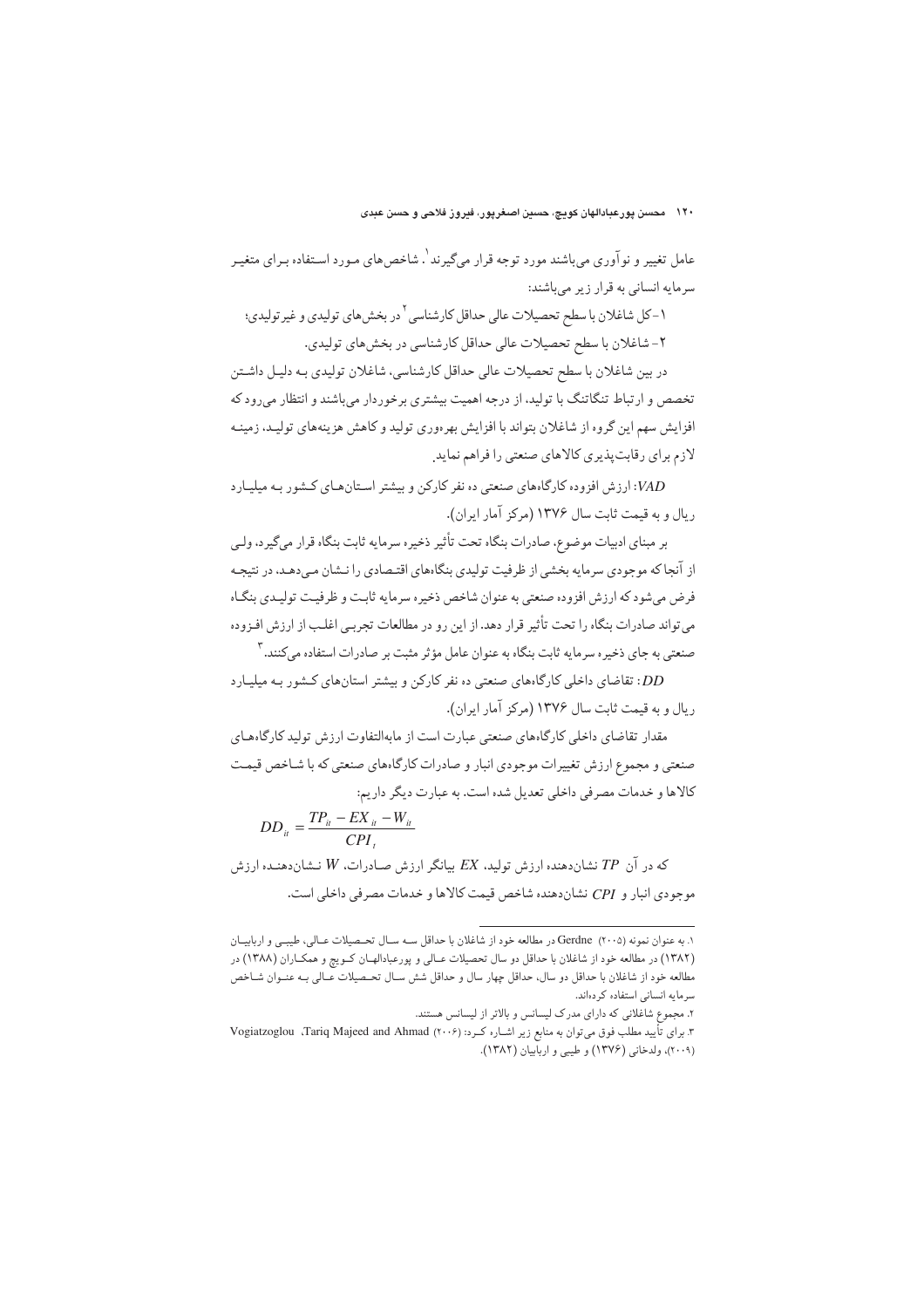اغلب صنایع کشورهای در حال توسعه صادرکنندگان موقتی هستند که در مواقع فزونی عرضه، موقتاً بـه صادرات روى مي آورند (Alvarez, 2002). با توجه به اينكه در اقتصاد ايران نيز صادرات كالاهاي صنعتي بـه عنوان يسماند تقاضاي داخلي مى باشـد. فلـذا مـى تـوان تقاضـاي داخلـى كالاهـاى صـنعتى را بـه عنـوان جـزء تعديل كننده ميزان عرضه صادرات صنعتي وارد الكو كرد (پورعبادالهان كويچ و همكاران، ١٣٨٨: ١١١).

NER: نرخ ارز اسمی (حسابهای ملی بانک مرکزی).

بر طبق تئوریهای تجارت بین|لملل، نرخ ارز یکی از متغیرهای تأثیرگذار بر رونـد صـادرات یک کشور است. چنانچه نرخ ارز افزایش یابد، به دلیل ارزانتر شدن کالاهای داخلی نسبت به کالاهای مشابه خارجی و افزایش قدرت رقابت پذیری کالاهـای داخلـی، میـزان صـادرات افـزایش می یابد (Egert and Morales, 2005: 4).

707: متغیر رابطه مبادله تهاتری که به صورت نسبت شاخص قیمت کالاهـای صـادراتی بـه شاخص قيمت كالاهاي وارداتي تعريف مي گردد:

$$
TOT = \frac{P_{EX}}{P_{IM}}
$$

که درآن  $P_{\scriptscriptstyle FX}$  شاخص قیمت کالاهای صادراتی و  $P_{\scriptscriptstyle IM}$  شاخص قیمت کالاهای وارداتی است (هر دوی این شاخص قیمتها از بانک مرکزی جمهوری اسلامی ایران به دست آمدهاند).

افزايش شاخص قيمت كالاهاي صادراتي و ياكاهش شاخص قيمت كالاهاي وارداتي به معنى کاهش قدرت رقابتی کالاهای صادراتی و کاهش صادرات است. در نتیجـه انتظـار بـر آن اسـت کـه متغیر رابطه مبادله دارای اثر منفی بر صادرات کالاهای صنعتی باشد.

## ۳- پافتههای تجربی و تجزیه و تحلیل آنها

با توجه به مطالعات تجربی می توان مشاهده کرد که در مطالعاتی که به صورت بین منطقهای یا بین کشوری صورت میگیرد، بیشتر از دادههای تابلویی ٔ استفاده میشود. در تحقیـق حاضـر نیـز بـا توجه به مزایای روش دادههای تـابلویی <sup>۲</sup> و نـوع اطلاعـات مـورد اسـتفاده در ایـن مطالعــه، از روش دادههای تابلویی استفاده گردیده است.

قبل از تخمین مدل، ابتدا لازم است آزمون شود که آیا استانهای مورد بررسی همگـن هـستند با خبر؟ در این آزمون، که به آزمون اثیرات مقطعی معبروف است و بـه وسـیله آمیاره F صـورت میگیرد، فرضیه صفر دال بر همگن بودن استانهای کشور مورد آزمون قرار میگیرد. از ایـن روی

۲. برای مطالعه مزایای روش دادههای تابلویی به منبع (Baltagi, 2005: 4-7) مراجعه شود.

<sup>1.</sup> Panel Data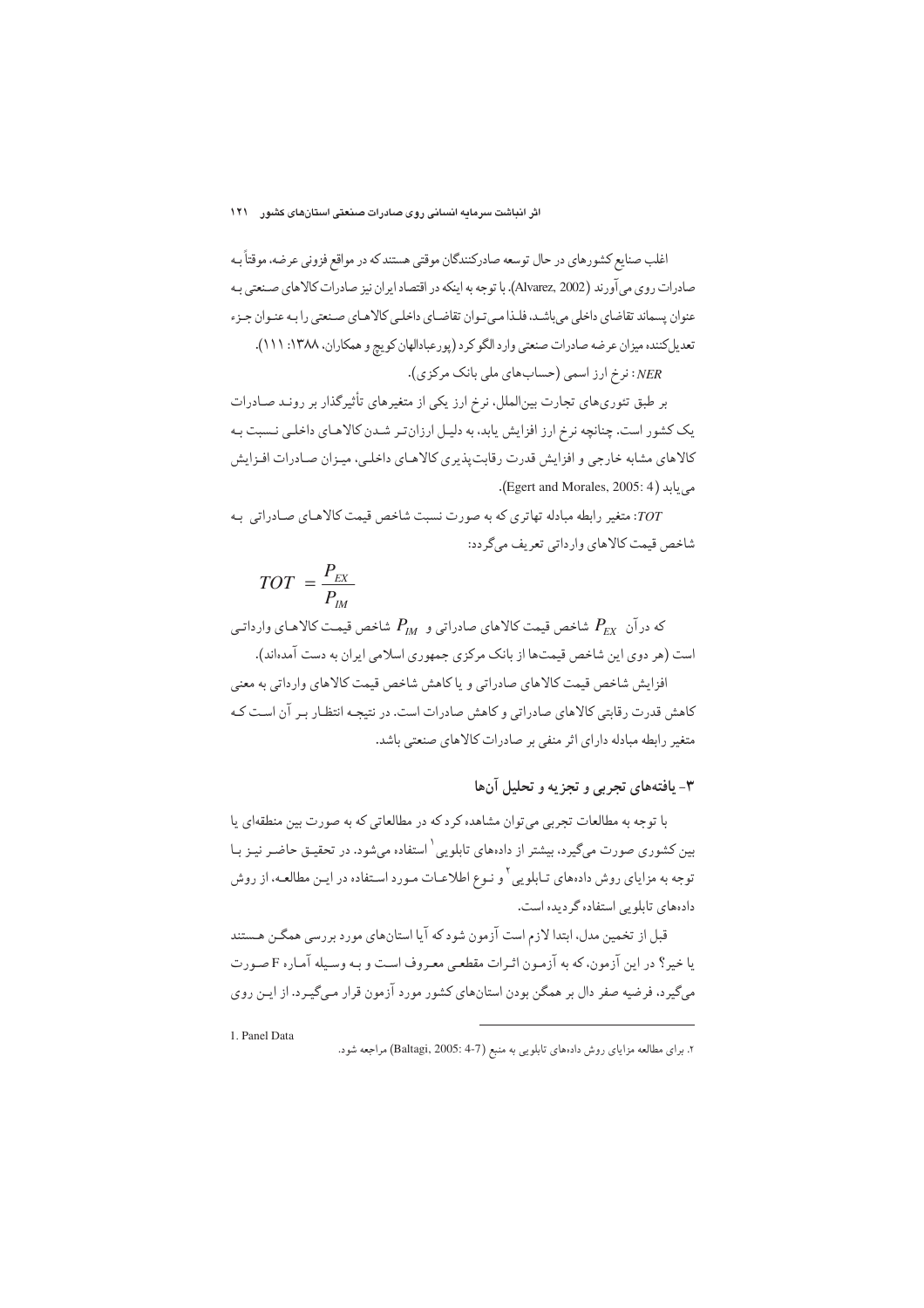عدم رد فرضیه صفر بیانگر استفاده از روش حداقل مربعات معمولی تجمیع شده <sup>۱</sup> و رد فرضـیه صـفر مبین استفاده از روش دادههای تابلویی میباشد. در مرحله بعـد بایـد از بـین دو روش موجـود بـرای تخمین دادههای تابلویی، روش اثرات ثابت<sup>۲</sup> و روش اثرات تصادفی<sup>۳</sup>، یکی انتخاب شود. برای ایـن منظور از آماره آزمون هاسمن ٔ استفاده میشود. بر اساس این آزمون، رد فرضیه صفر بیانگر استفاده از روش اثرات ثابت بوده و عدم رد آن مبـين اسـتفاده از روش اثـرات تـصادفي مـي باشـد. آمـاره F بر آورد شده بیانگر استفاده از روش دادههای تـابلویی بـه جـای اسـتفاده از روش حـداقل مربعـات معمولی بوده و نیز آماره آزمون هاسمن بیانگر عدم رد فرضیه صفر و انتخاب روش اثـرات تـصادفی بوده است. نتايج تخمين مدل به روش اثرات تصادفي در جدول (١) ارائه شده است.

| متغير                                   | مدل( ۱ )                                                    | مدل(۲)                                                | مدل(۳)                                                    | مدل(۴)                                                               | مدل(۵)                                                      | مدل(۶)                                                              |
|-----------------------------------------|-------------------------------------------------------------|-------------------------------------------------------|-----------------------------------------------------------|----------------------------------------------------------------------|-------------------------------------------------------------|---------------------------------------------------------------------|
| $\mathcal{C}$                           | $-\Delta$ 9/1<br>$(-7/99)^x$                                | $-\Delta V/\sqrt{2}$<br>$(-7/\Delta\Delta)^{x}$       | $-59/15$<br>$(-\mathsf{r}/\cdot \mathsf{P})^{\mathsf{x}}$ | $-90/99$<br>$(-7/99)^x$                                              | $-\Delta \Upsilon / 9$<br>$(-\mathsf{r}/\cdot\mathsf{f})^*$ | $-\Delta \Upsilon/\Upsilon$<br>$(-7/9\lambda)^{x}$                  |
| LHL                                     | $\cdot/\Delta$<br>$(Y/\Delta)^{x}$                          |                                                       | $\cdot/\Delta f$<br>$(Y/\epsilon\Delta)^*$                |                                                                      | $\cdot/\Delta r$<br>$(Y/\epsilon)^{x}$                      |                                                                     |
| <b>LHPL</b>                             |                                                             | $\cdot/\Delta\Lambda$<br>$(Y/Y\Delta)^*$              |                                                           | .79.<br>$(Y/AY)^*$                                                   |                                                             | $\cdot$ /9.<br>$(\Upsilon/\lambda\Delta)^{x}$                       |
| <b>LVAD</b>                             | $\sqrt{r}$<br>$(6/95)^{x}$                                  | $1/\overline{r}$ 9<br>$(\frac{\rho}{\Lambda} \eta)^*$ | ۱/۳۹<br>$($ ۶/۹) $^*$                                     | $1/\tau$<br>$(\frac{\rho}{\Lambda V})^*$                             | $1/\overline{r}$ ۹<br>$($ ۶/۹) $^*$                         | $1/\tau$<br>$($ ۶/۸۷) $^*$                                          |
| LDD.                                    | $- \cdot / \sqrt{V}$<br>$(-f/f\tau)^*$                      | $-\cdot/\lambda$ ٢<br>$(-\frac{\epsilon}{2})^x$       | $-\cdot/\forall\lambda$<br>$(-f/f\lambda)^{x}$            | $-\cdot/\lambda$ ۲<br>$(-f/f)^*$                                     | $-\cdot/\sqrt{\lambda}$<br>$(-f/\Delta)$ <sup>x</sup>       | $-\cdot/\lambda^2$<br>$(-\mathfrak{f}/\mathfrak{F}\Delta)^{\times}$ |
| <b>LNER</b>                             | 9/97<br>$(\frac{1}{2})^{\times}$                            | 9/79<br>$(Y/\mathfrak{k}\mathfrak{k})^*$              | $f/\lambda f$<br>$(Y/\lambda\Delta)^{x}$                  | $\sqrt[6]{\Lambda}$<br>$(\Upsilon/\Lambda)^{x}$                      | $\Delta/V$<br>$(Y/\lambda \hat{Y})^*$                       | $\Delta$ / $\epsilon$ Y<br>$(\Upsilon/\Lambda\Upsilon)^{x}$         |
| <b>TOT</b>                              | $-1/77$<br>$(-\mathsf{Y}/\cdot \mathsf{P})^{\times \times}$ | $-1/15$<br>$(-1/\lambda q)^{x}$                       |                                                           |                                                                      |                                                             |                                                                     |
| <b>CPI</b>                              |                                                             |                                                       | $-\cdot/\cdot\cdot\tau$<br>$(-7/77)^{x}$                  | $-\cdot/\cdot\cdot\tau$<br>$(\mathbf{Y}/\cdot\mathbf{\hat{z}})^{**}$ |                                                             |                                                                     |
| <b>PEX</b>                              |                                                             |                                                       |                                                           |                                                                      | $-\cdot/\tau$ ۳<br>$(-7/TT)^{x}$                            | $-\cdot/77$<br>$(-7/\lambda)^{x}$                                   |
| $\overline{R}^2$                        | $\cdot$ /0Y                                                 | $\cdot$ / $\Delta V$                                  | $\cdot$ / $\Delta V$                                      | $\cdot/\Delta\Lambda$                                                | $\cdot$ /0Y                                                 | $\cdot / \Delta \lambda$                                            |
| $\overline{(\lq)}_{F}$                  | $81/84^{\circ}$                                             | 55/20                                                 | $81/F_0^{\times}$                                         | $84/8V^*$                                                            | 81/88                                                       | 54/91                                                               |
| تعداد مشاهدات                           | ۲۲۴                                                         | ۲۲۴                                                   | ۲۲۴                                                       | ۲۲۴                                                                  | ۲۲۴                                                         | ۲۲۴                                                                 |
| $\tilde{\mathsf{h}}$ آماره $\mathsf{F}$ | $11/YY^*$                                                   | $17/01^*$                                             | 17/99                                                     | 17/90                                                                | $17/AY^*$                                                   | 17/91                                                               |
| اماره هاسمن                             | $\cdot/\cdot\cdot$                                          | $\cdot/\cdot\cdot$                                    | $\cdot/\cdot\cdot$                                        | $\cdot/\cdot\cdot$                                                   | $\cdot/\cdot\cdot$                                          | $\cdot/\cdot\cdot$                                                  |

جدول (١): نتايج بر آورد مدل به روش اثرات تصادفي

منبع: محاسبات تحقیق اعداد داخل پرانتز نشاندهنده آماره t میباشند. × × × د × × × به ترتیب نشانگر معنیداری در سطح ۵ ،۵ و ۱۰ درصد است.

(۱) آماره آزمون معنیدار بودن کلی رگرسیون (۲) آماره آزمون اثرات مقطعی

1. Pooled Least Squares

1. Fooled Least Squ<br>
2. Fixed Effects<br>
3. Random Effects<br>
4. Hausman Test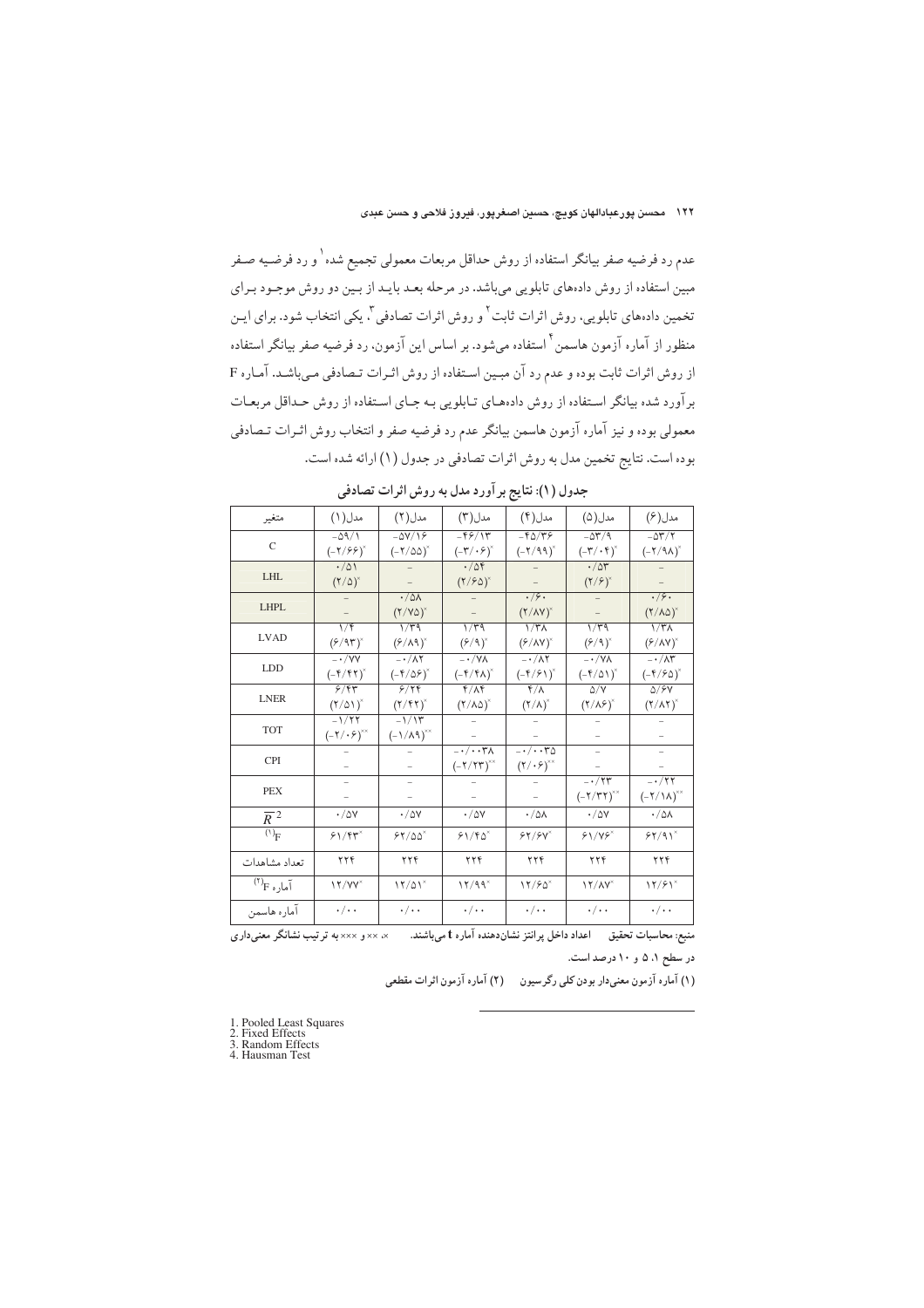در مدل (١) جدول (١) متغير سرمايه انساني به صورت كـل شـاغلان (اعـم از شـاغلان توليـدي و غیر تولیدی) با سطح تحصیلات عالی حداقل کارشناسی (LHL) تعریف شده و ضریب آن دارای علامت مطابق با انتظارات تئوریکی بوده و معنیدار است. طبق نتایج بـه دسـت آمـده در ایـن مـدل، بـه ازای یـک درصد افزايش در شاغلان توليدي و غيرتوليدي با سطح تحصيلات عـالى حـداقل كارشناسي، ميـزان صادرات صنعتی استانهای کشور ۰/۵۱ درصد افزایش خواهد یافت. در مدل (۲) متغیر سـرمایه انـسانی به صورت شاغلان تولیدی با سطح تحصیلات عالی حداقل کارشناسی (LHPL) تعریـف شـده و ضـریب آن دارای علامت مطابق با انتظارات تئوریکی بوده و معنیدار است. بـر اسـاس نتـایج ایـن مـدل، بـه ازای يک درصد افزايش در شاغلان توليدي با سطح تحصيلات عـالي حـداقل كارشناسي، ميـزان صـادرات صنعتی استان های کشور ۰/۵۸ درصد افزایش خواهد یافت. همچنین نتایج مدل های (۱) و (۲) در جدول فوق نشان مىدهد كه علامت ضـرايب مربـوط بـه متغيرهـاي توضـيحى ارزش افـزوده صـنعتي، تقاضای داخلی کالاهای صنعتی، نرخ ارز اسمی و رابطه مبادله تهاتری با تئوریهای اقتصادی سازگار بـوده و به لحاظ آماري همه ضرايب مطرح شده معنى دار مي باشند. بر اساس نتايج مدل اول (دوم)، بـه ازاي يـک درصـد افـزايش در ارزش افـزوده صـنعتي ميـزان صـادرات صـنعتي اسـتانهـاي كـشور ۱/۴ (۱/۳۹) <sup>١</sup> درصد افزایش خواهد یافت، در حالی که به ازای یک درصد افزایش در تقاضای داخلبی کالاهای صنعتی میزان صادرات صنعتی استان های کشور ۰/۸۲) ۰/۷۷ (۰/۸۲) درصد کاهش خواهـد یافـت. همچنـین، بـه ازای یک درصد افزایش در نرخ ارز اسمی میزان صادرات صنعتی استانهای کشور ۶/۴۴(۶/۲۴) درصد افزایش خواهد یافت و با افزایش یک واحد در نسبت شاخص قیمت کالاهای صادراتی به شـاخص قیمت كالاهاي وارداتي ميزان صادرات صنعتي استانهاي كشور ١/٢٢ (١/١٣) درصد كاهش خواهد يافت.

در مرحله بعد جهت بررسي استحكام نتايج مدلهاي (١) و (٢)، متغيرهاي شـاخص قيمـت كالاهـا و خدمات مصرفي داخلي و شاخص قيمت كالاهاي صادراتي <sup>٦</sup> به صورت جداگانه به جاي متغير رابطه مبادلـه وارد مدل میگردند و همانند قبل انتظار بر این است که این متغیرها طبق مبانی نظری موضوع دارای تـأثیر منفی بر صادرات کالاهای صنعتی باشند. نتایج تخمین مدلها به روش اثـرات تـصادفی بـا در نظـر گـرفتن متغیر شاخص قیمت کالاها و خدمات مصرفی داخلی و شـاخص قیمـت کالاهـای صـادراتی در مـدلهـای (٣) اللي (۶) جدول (١) آمده است. بر اساس نتايج به دست آمـده ملاحظـه مـي شـود كـه تمـامي ضـرايب مربوط به متغیرهای مورد استفاده برای سرمایه انسانی دارای علامت مطابق انتظار مثبت بـوده و از لحـاظ آماری معنی دار هستند. ضرایب بر آورد شده برای متغیر سرمایه انـسانی در مـدلهـای (۳) الـی (۶).

۱. عدد داخل پرانتز ضریب مدل دوم میباشد.

۲. شاخص قیمت کالاها و خدمات مصرفی داخلی (CPI) و شاخص قیمت کالاهای صـادراتی (PEX) نیــز بـه صـورت غیر لگاریتمی وارد مدل می شوند.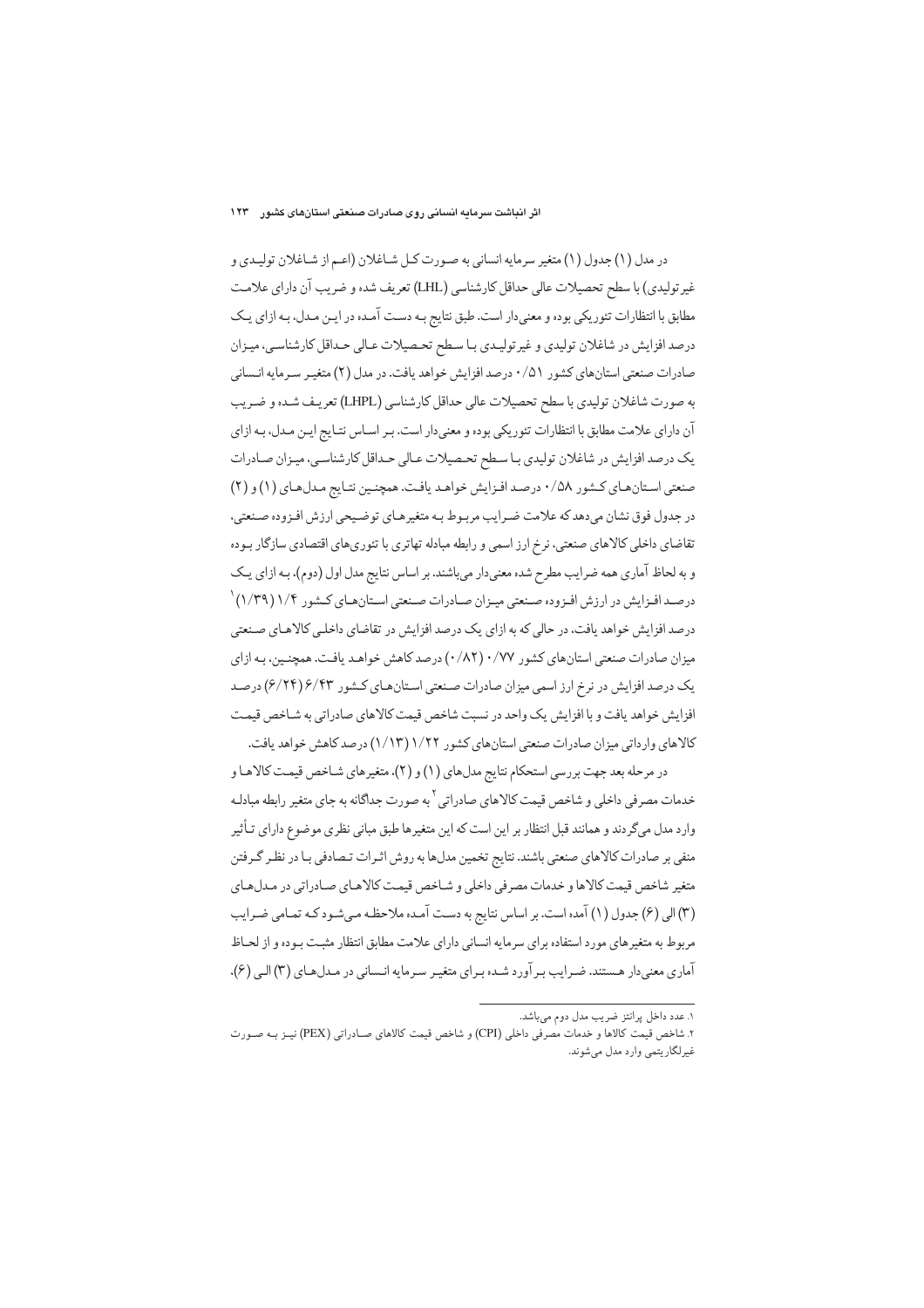### ۱۲۴ محسن یورعبادالهان کویچ، حسین اصغرپور، فیروز فلاحی و حسن عبدی

بیانگر آن است که به ازای یک درصد افزایش در متغیر سرمایه انسانی، میزان صادرات صنعتی استانهای کشور به ترتیب ۵۴/۰٬۰/۶۰ ۲/۰٫۵۳ و ۰/۶۰ درصد افزایش خواهد یافت. همخوانی این نتایج بـا نتـایج نشان داده شده در مدلهای (۱) و (۲)، بیانگر استحکام نتایج مبنی بـر نقـش و اهمیـت سـرمایه انـسانی در صادرات صنعتی استان های کشور میباشد. همچنین در هر یک از میدل های (۳) البی (۶) متغيرهاي شاخص قيمت كالاها و خدمات مصرفي داخلي و شاخص قيمت كالاهاي صادراتي تـأثير منفـي و معنے دار پر صادرات صنعتے استان های کشور داشتهاند. علامت بقیه متغیرهای میدل نیز مطباق انتظیار بوده و معنىداري و مقدار ضرايب آنها تقريباً همانند مدلهاي (١) و (٢) مي باشد.

با توجه به اینکه ضرایب حاصل از تخمین در مدلهای فـوق برآینـدی از مقـادیر هـر یـک از استانهای کشور است، در مدل (۱) و (۲) حاصل از جدول فـوق، بـا اسـتفاده از خاصـیت دادههـای تابلویی میتوان ضرایب هر یک از متغیرهای مدل را در سطح استانهای ۲۸گانـه کـشور محاسـبه نمود. حاصل این امر محاسبه دو مدل با ضرایب متفاوت و ناشی از تجزیه اثر متغیر سـرمایه انـسانی در بین استانهای کشور است که نتایج حاصله در جـدول (۲) آمـده اسـت. در ایـن حالـت، کـشش سرمایه انسانی بر روی صادرات صنعتی به تفکیک استانی به دست آمده است. با توجه به نتایج ایـن جدول و مطابق با نتايج دادههاي اوليه، سرمايه انساني بر روى صادرات صنعتي تمـامي اسـتانهـاي کشور به غیر از استان ایلام تأثیر مثبت داشته است. ضرایب مربوط به متغیرهای مورد استفاده برای سرمايه انساني در هر دو مدل، براي استانهاي آذربايجـان شـرقي، بوشـهر، چهارمحـال و بختيـاري، خوزستان، زنجان، فارس، قزوین، قم، کرمانشاه، مازندران، همدان و پیزد از لحیاظ آمیاری معنبی دار هستند. یعنی سرمایه انسانی در صادرات صنعتی استانهای فـوق یـک متغیـر مهـم بـوده اسـت `. در مقابل ضرایب مربوط به متغیرهای مورد استفاده برای سرمایه انـسانی در هـر دو مـدل، بـرای استانهای اردیبل، کردستان، گلستان، گیلان، لرستان و مرکزی از لحاظ آماری معنی دار نیستند. اثیر مثبت سرمایه انسانی بر صادرات صنعتی استانهای کشور در تخمینهای فوق را می تـوان ایـم گونـه تحلیل کرد که سرمایه انسانی اغلب شـرایط نـوآوری و ارتقـای بهـرهوری نیـروی انـسانی را فـراهم میسازد و از این طریق می تواند منجر به ارتقای کیفیت نهادههای تولید و رشـد فـن آوری در عرضـه صادرات صنعتی شود. یافتههای تجربی این تحقیق با نتایج مطالعات آلوارز (۲۰۰۲)، رادول و تئـو (۲۰۰۳)، گـردن (۲۰۰۵)، آرورا و بگـده (۲۰۰۶)، مـانچ و اسکاکـسن (۲۰۰۸)، وغيـاتزاوغلو (۲۰۰۹)، طیبی و اربابیان (۱۳۸۳) و پورعبادالهان کـویچ و همکـاران (۱۳۸۸) سـازگار مـیباشـد. مقایسه ضرایب تخمین زده شده برای متغیر سرمایه انـسانی در مـدلهـای فـوق نـشان مـیدهـد کـه

۱. علامت بقیه متغیرهای مدل چون ارزش افزوده، تقاضای داخلی، نرخ ارز اسمی و رابطه مبادله نیز مطابق انتظــار بــوده و معنیداری و مقدار ضرایب آنها تقریباً همانند مدلهای (۱) و (۲) میباشد.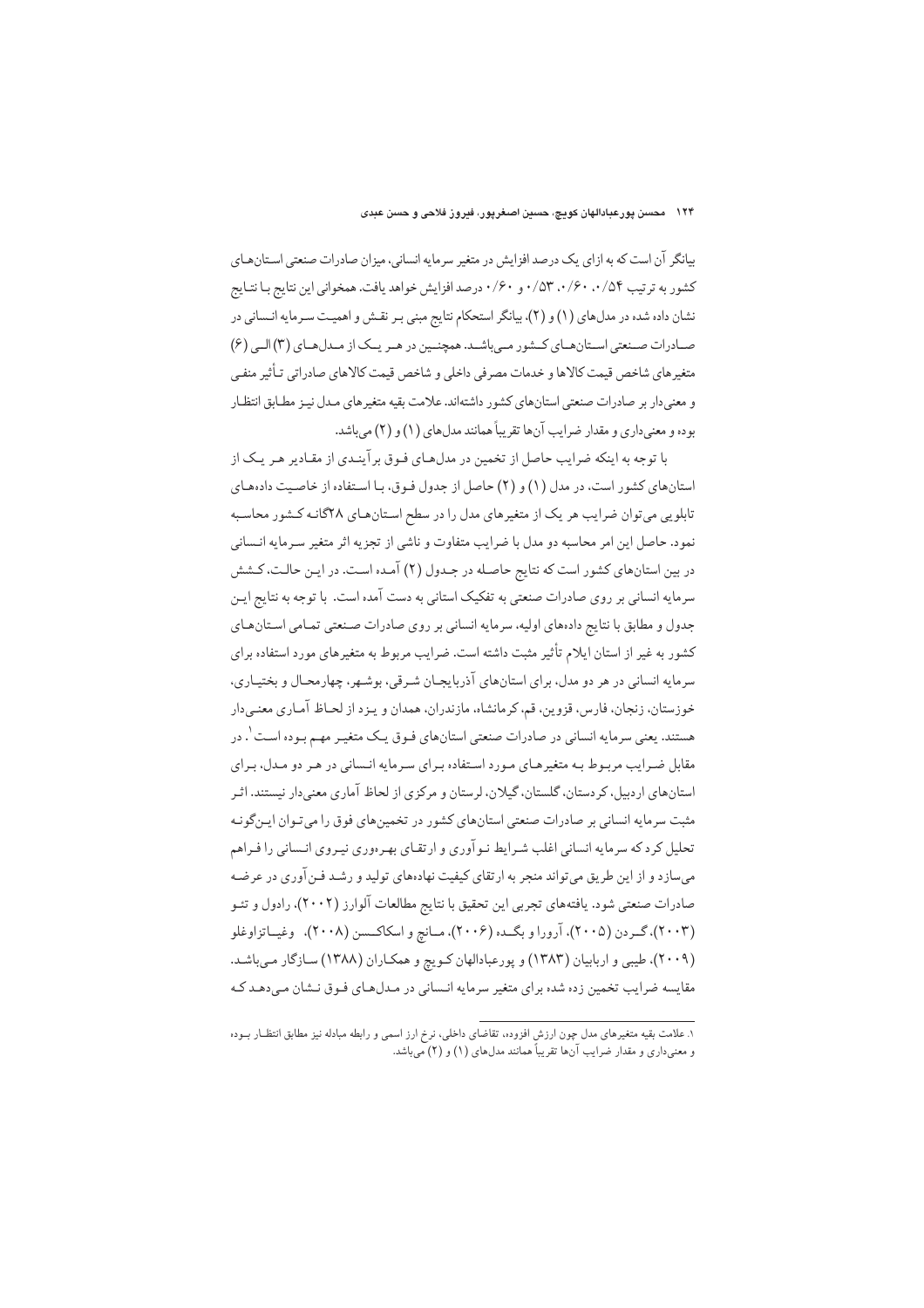شـاغلان توليـدي (LHPL) در مقايـسه بـاكـل شـاغلان توليـدي و غيرتوليـدي (LHL) داراي تحصیلات عالی حداقل کارشناسی همانطوری که انتظار میرفت، دارای ضریب بیشتری بوده و در نتیجه تأثیرگذاری بیشتری بر صادرات صنعتی استانهای کـشور دارد. ایـن نتیجـه، اهمیـت نیـاز بـه نیروی کار دارای تحصیلات عالی در بخشهای تولیدی صنایع کشور را به وضوح نشان میدهد.

| استانها          | ضريب<br><b>LHL</b>                               | ادامه<br>استانها       | ضريب<br>LHL                                           | استانها                | ضريب<br><b>LHPL</b>                                   | ادامه<br>استانها | ضريب<br>LHPL                                                 |
|------------------|--------------------------------------------------|------------------------|-------------------------------------------------------|------------------------|-------------------------------------------------------|------------------|--------------------------------------------------------------|
| آذربايجان        | Y/YY                                             | قزوين                  | $\mathbf{r}/\mathbf{v}$                               | آذربايجان              | $\backslash/\cdot\mathbin{\lozenge}$                  | قزوين            | <b>Y/YA</b>                                                  |
| شرقي             | $(7/80)^{x}$                                     |                        | $(Y/YY)^{**}$                                         | شرقي                   | $\left(\text{1/AT}\right)^{\!\times\!\times\!\times}$ |                  | $(1/YY)^{***}$                                               |
| آذربايجان        | ۱/۴۶                                             |                        | ۱/۶۱                                                  | أذربايجان              | $\cdot/\lambda$ ٩                                     |                  | 1/15                                                         |
| غربي             | (1/95)                                           | قم                     | $(\mathsf{k}/\mathsf{d}\mathsf{P})^{\mathsf{x}}$      | غربي                   | $(1/\cdot 1)$                                         | قم               | $(7/79)^2$                                                   |
| اردبيل           | $\cdot/\backslash$ .                             | كردستان                | $\cdot/\forall\tau$                                   | اردبيل                 | $\cdot/\sqrt{2}$                                      | كردستان          | $\cdot/\forall\lambda$                                       |
|                  | $(\cdot/\backslash 9)$                           |                        | $(1/\mathfrak{k})$                                    |                        | $(\cdot/\texttt{Y})$                                  |                  | $(1/\tau q)$                                                 |
| اصفهان           | ۲/۱۹                                             | كرمان                  | ۲/۲۹                                                  | اصفهان                 | $1/\tau$ .                                            | كرمان            | ۰/۶۴                                                         |
|                  | $(7/\Delta 7)^{x}$                               |                        | $(\mathbf{Y}/\mathbf{Q}\cdot)\mathbf{A}$              |                        | $(1/\Delta)$                                          |                  | $(\cdot/\lambda\mathfrak{k})$                                |
| ايلام            | $-\cdot/\cdot$ ۹                                 | کر مانشاه              | $\frac{6}{3}$                                         | ايلام                  | $- \cdot / 99$                                        | کر مانشاه        | ۳/۸۲                                                         |
|                  | $(-\cdot/\wedge\varphi)$                         |                        | $(F/TT)^{x}$                                          |                        | $(-1/\mathfrak{k}\mathfrak{k})$                       |                  | $(\Delta/\Upsilon\Upsilon)^2$                                |
| بوشهر            | $\mathbf{Y}/\cdot\mathbf{f}$                     | کهگیلویه و<br>بويراحمد | $\cdot/\lambda$ ۴                                     | بوشهر                  | 1/80                                                  | کهگیلویه و       | $1/\mathsf{Y} \mathsf{Y}$                                    |
|                  | $(\mathbf{r}/\mathbf{v})^*$                      |                        | $(\backslash/\mathfrak{k}\mathfrak{q})$               |                        | $(\Gamma/\backslash\mathfrak{q})^{\times}$            | بويراحمد         | $\left(\mathbf{Y}/\mathbf{Y}\cdot\right)^{\!\times\!\times}$ |
| تهران            | 1/99                                             | گلستان                 | $\cdot$ /۴۳                                           | تهران                  | 1/19                                                  | گلستان           | $\cdot/\backslash$ ٩                                         |
|                  | $(\Upsilon/\Upsilon\Upsilon)^{\times\times}$     |                        | $(\cdot$ /۶۶)                                         |                        | $(1/\Delta)$                                          |                  | $(\cdot$ /۲۷)                                                |
| چهارمحال         | $\frac{1}{2}$                                    | گيلان                  | $\frac{1}{2}$                                         | چهار محال<br>و بختیاری | ۱/۶۴                                                  | گیلان            | $\backslash/\backslash$ .                                    |
| و بختیاری        | $(\mathsf{f}/\mathsf{d}\mathsf{f})^{\mathsf{a}}$ |                        | (1/7)                                                 |                        | $(\mathsf{r}/\mathsf{d}\mathsf{d})^{\mathsf{s}}$      |                  | $(\cdot / \mathfrak{F})$                                     |
| خراسان           | $1/f\Lambda$                                     | لرستان                 | 1/9f                                                  | خراسان                 | $\cdot$ /99                                           | لرستان           | $\cdot/\Delta\lambda$                                        |
| بزرگ             | $(\frac{1}{9})^{\times}$                         |                        | $\left(\left\langle \cdot,\cdot\right\rangle \right)$ | بزرگ                   | $(\frac{1}{1})$                                       |                  | $(\cdot/\mathsf{r}\mathsf{r})$                               |
| خوزستان          | 7/۳V                                             | مازندران               | ۲/۱۹                                                  | خوزستان                | ۱/۴۵                                                  | مازندران         | 1/YY                                                         |
|                  | $(\frac{1}{2}(\frac{1}{2})^{\times})^{\times}$   |                        | $(\mathsf{T}/\mathsf{d})^{\times}$                    |                        | $(\frac{1}{\sqrt{N}})^{X \times X}$                   |                  | $(\Upsilon/\Upsilon \gamma)^*$                               |
| زنجان            | $\mathbf{Y}/\cdot\mathbf{Y}$                     | مركزى                  | 1/46                                                  | زنجان                  | ۱/۲۴                                                  | مركزي            | $\cdot/\mathsf{y}$ .                                         |
|                  | $(\Upsilon/\Upsilon\Upsilon)^{x}$                |                        | $(\backslash\backslash\backslash\mathfrak{h})$        |                        | $\left(\text{1/FT}\right)^{\!\times\!\times\!\times}$ |                  | $(\cdot/\mathfrak{f}\,\cdot\,)$                              |
| سمنان            | $\backslash/\cdot\!\!\restriction$               | هرمزگان                | $\frac{1}{2}$                                         | سمنان                  | $\cdot$ /۶۴                                           | هرمزگان          | $\cdot$ /۴۸                                                  |
|                  | $(\frac{1}{2} \delta \lambda)^{x}$               |                        | $\left(\mathbf{Y}/\Delta\mathbf{Y}\right)^{\times}$   |                        | $(1/\ell)$                                            |                  | $(\cdot$ /۶۴)                                                |
| سيستان و         | $\frac{1}{2}$                                    | همدان                  | 7/79                                                  | سيستان و               | $\cdot$ /۲۹                                           | همدان            | 1/91                                                         |
| بلوچستان         | $(\Upsilon/\Lambda\Upsilon)^*$                   |                        | $(\mathsf{r}/\mathsf{v}\mathsf{q})^*$                 | بلوچستان               | $(\cdot/\mathsf{f}\mathsf{Y})$                        |                  | $(\mathbf{r})^*$                                             |
| فارس             | $\mathbf{Y}/\cdot\mathbf{Q}$                     |                        | $\frac{1}{\pi}$                                       | فارس                   | $1/\Delta1$                                           | يز د             | 1/ff                                                         |
|                  | $(\Upsilon/\Upsilon \Upsilon)^*$                 | يز د                   | $(\mathsf{t}/\mathfrak{d}\mathfrak{c})^{\times}$      |                        | $(1/8f)^{***}$                                        |                  | $(7/\Delta f)^{x}$                                           |
| $\overline{R}^2$ |                                                  |                        | ۰/۹۴                                                  | $\overline{R}^2$       |                                                       |                  | ۰/۹۳                                                         |
| تعداد مشاهدات    |                                                  |                        | ۲۲۴                                                   | تعداد مشاهدات          |                                                       |                  | ۲۲۴                                                          |

جدول (۲): تخمین ضرایب سرمایه انسانی برای استانهای کشور

منبع: محاسبات تحقیق اعداد داخل پرانتز نشاندهنده آماره t میباشند. ×××× و ××× به ترتیب نــشانگر

معنیداری در سطح ۱، ۵ و ۱۰ درصد است.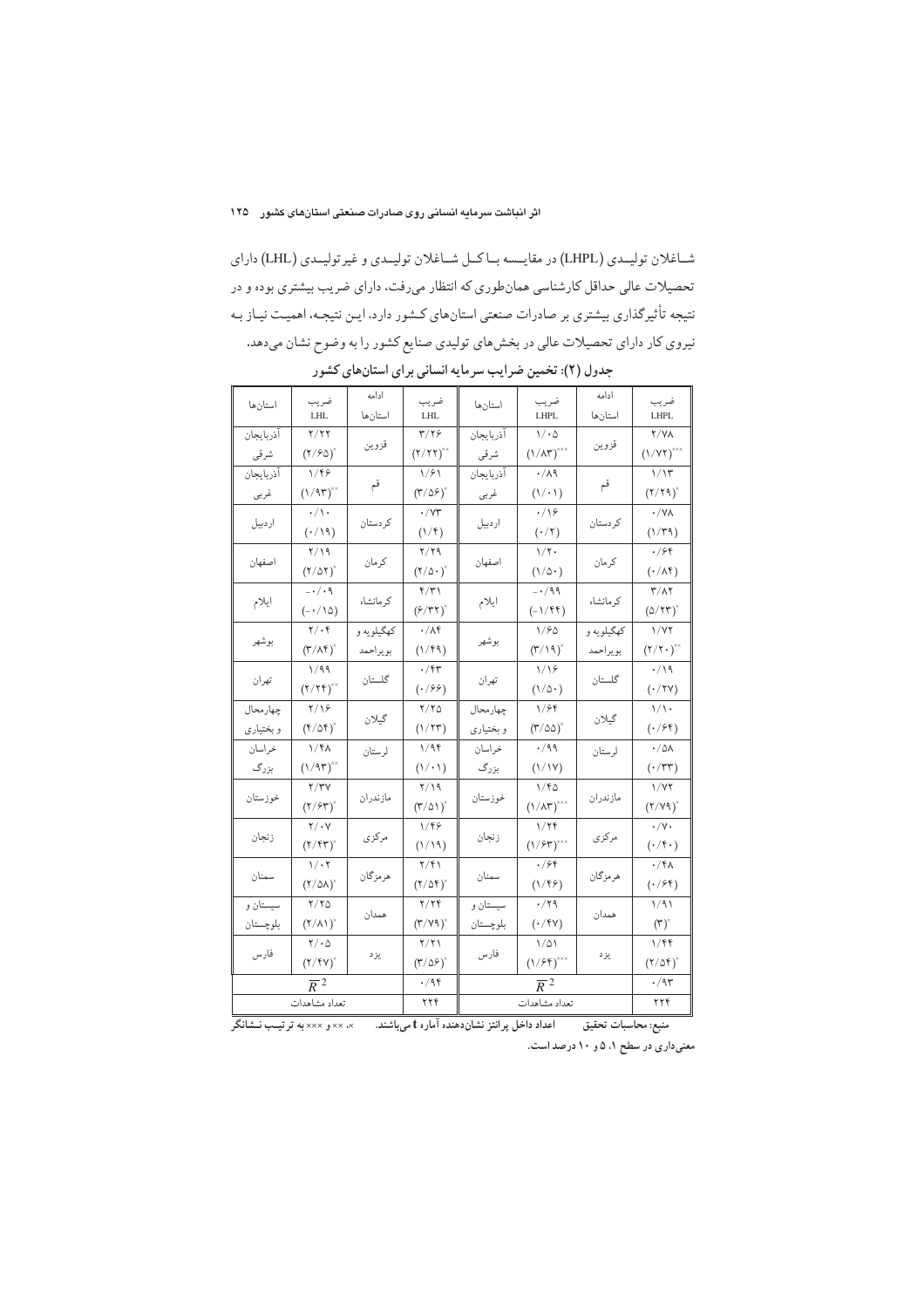#### ۱۲۶ محسن پورعبادالهان کويچ، حسين اصغرپور، فيروز فلاحی و حسن عبدی

همچنین بر اساس نتـایج بـه دسـت آمـده مـی تـوان گفـت کـه بـا افـزایش ارزش افـزوده و نرخ ارز اسمی، صادرات صنعتی استان های کشور به طور معنی داری افزایش داشته است و کیاهش تقاضای داخلبی کالاهیای صنعتی و رابطه مبادلیه نییز بیر عرضه صادرات صـنعتي اسـتانهـاي كـشور تـأثير مثبـت داشـته اسـت. ايـن يافتـههـا بـا مبـاني نظـري و مطالعات تجربی انجام گرفتـه در ایـن زمینـه سـازگار مـیباشـد. بـا افـزایش ارزش افـزوده و در نتیجــه افــزایش ســودآوری بنگــاههــا، انگیــزه تولیدکننــدگان کارگــاهــا بــه تولیــد و صادرات کالاهـا و خـدمات افـزايش مـى يابـد. در مـورد اثـر نـرخ ارز اسـمى بـر صـادرات کالاهـاي صـنعتي نيـز مـيتـوان ايـنگونـه بيـان كـرد كـه بـا افـزايش نـرخ ارز قــدرت رقابت پـذيري كالاهـا و خـدمات داخلـي و بـه ويـژه محـصولات صـنعتي افـزوده شـده و بـه تبيع أن صبادرات صنعتي افيزايش مبي يابيد. ضيريب منفيي تقاضياي داخليي كالاهياي صنعتی ماهیـت مـصرفی بـودن كالاهـاي صـنعتی را مـشخص مـیكنـد، چـراكـه رشـد تقاضـاي داخلـي بـه نـوعى محـدوديت بـراي صـادرات تلقـي شـده و بـا افـزايش آن ميـزان صـادرات صـنعتي اسـتانهـاي كـشور كـاهش مـييابـد و از آنجـا كـه تقاضـاي داخلـي و ظرفیــت تولیــدی صــنایع مکمــل یکدیگرنــد، بهبـود شــرایط تولیــدی و ارتقــاء بهــرهوری عوامل تولیـد، نـه تنهـا پاسـخگوی تقاضـای داخلـی خواهـد بـود، بلکـه بـر صـادرات صـنعتی استانهای کشور نیز تأثیر قابل ملاحظهای خواهد داشت.

در مورد اثمر متغیرهای رابطه مبادلمه تهاتری، شاخص قیمت کالاها و خدمات مصرفی و شاخص قیمت کالاهای صادراتی بر صادرات کالاهای صنعتی نیز می توان استدلال كردكه با افزايش رابطه مبادله (افزايش شاخص قيمت كالاهاى صادراتى) و افزايش شـاخص قيمـت كالاهـا و خـدمات مـصرفي، قـدرت رقابـت پـذيري كالاهـا و خدمات داخلي و بـه ويـژه محـصولات صـنعتي كاسـته شـده و بـه تبـع آن صـادرات كالاهـاي صـنعتي كــاهش مــي يابــد. كــاهش رابطــه مبادلــه بــه منزلــه كــاهش قيمــت صــادراتي (كاهش شاخص قيمت داخلي) ويا افزايش قيمت وارداتي (افزايش شاخص قيمت خارجي) بوده و هر یک از این تغییرات از لحـاظ تئـوریکی مـی توانـد صـادرات را افـزایش دهـد. بـه عبارت ديگر، كـاهش قيمـت صـادرات و افـزايش قيمـت واردات بـه منزلـه ارزان تـر شـدن قیمت نـسبی کالاهـای صـادراتی در مقایـسه بـا کالاهـای مـشابه خـارجی بـوده و از ایـن رو صادرات حقيقى افزايش مى يابد.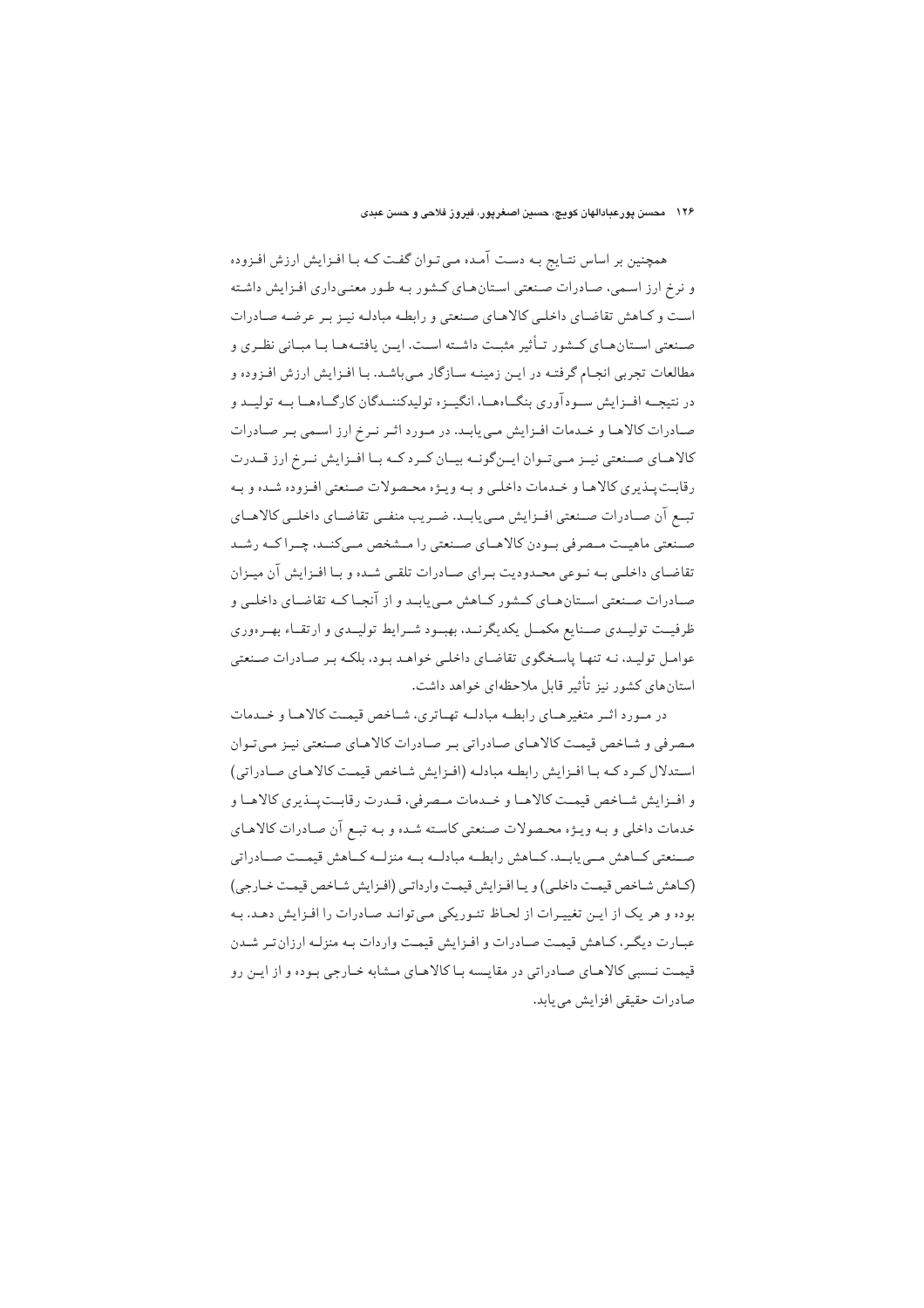اثر انباشت سرمایه انسانی روی صادرات صنعتی استانهای کشور ۱۲۷

## نتيجەگېرى

هدف اصلي اين تحقيق بررسي تأثير سرمايه انساني بر صادرات صنعتي (صنايع ده نفر كـاركن و بيــشتر) استانهای کشور، با استفاده از دادههای تابلویی، طی دوره زمانی (۱۳۸۶-۱۳۷۹) میباشد. نتـایج بـه دست آمده دلالت بر این دارد که سرمایه انسانی بر عرضـه صـادرات صـنعتی اسـتانهـای کـشور تـأثیر مثبت و معنی دار دارد. به عبارت دیگر، یافتههای تجربی تحقیق بیانگر آن است کـه بـرای دسـتیابی بـه توسعه صادرات صنعتی، و از طریق آن رشد اقتصادی بیشتر، توجه به سرمایهگذاری مناسب در نیـروی انساني يک ضرورت جدي مي باشد، چرا که سرمايهگذاري در منـابع انـساني کـه بـه مفهـوم آمـوزش و تربیت نیروی انسانی برای کسب مهارتهای مختلف و پیشبرد امر تولید می باشد، می تواند با بالا بـردن سطح مهارت و تخصص نیروی کار، موجب ارتقای کیفیت تولید شده و بـه افـزایش کـارایی اسـتفاده از سرمایههای مادی و بکارگیری بهینه آنها منجر شود. در این راستا، تأکید این مطالعـه بـر افـزایش قابـل توجه صادرات صنعتي استانهاي كشور با تغيير سطح و كيفيت تحصيلات عـالي در كـشور مـيباشـد. افزایش سطح مهارت نیروی انسانی نیز از طریق تنظیم برنامههای آموزشـی و تحقیقـاتی، کـه در ایـران عمدتاً در سطوح كارشناسي و بالاتر ميسر است، ممكن ميباشد.

همچنین، با توجه به نوسانات شدید قیمت نفت و اثـرات زیانبـار اقتـصادی آن از یـک سـو و پایانپذیر بودن منابع نفتی از سوی دیگر، توصیه میشود که به منظور کاهش هر چه بیشتر وابستگی به درآمدهای حاصل از صادرات نفت و حرکت بـه سـمت رشـد صـادرات غیرنفتـی جهـت تـأمین نیازهای ارزی کشور، ضروری است از طریق گسترش کمی و کیفی آموزش عالی زمینـههـای ایجـاد خلاقیت و مهارت نیروی انسانی فراهم آید. بـه ایـن ترتیـب، سـرمایهگـذاری در نیـروی انـسانی بـا ارتقای سطح مهارت و تخصص نیروی کار، زمینه بهبود بهرهوری عوامل تولیـد را فـراهم مـی|آورد و موجب افزایش کمی و کیفی تولیدات صنعتی میگردد. کمیت و کیفیت برتر تولیـدات نیـز منجـر بـه ایجاد مزیت نسبی در گروهکالاهای صادراتی شده و زمینه رقابت در بازارهـای جهـانی را فـراهم می آورد. از این رو، برای سرعت بخشیدن به مقوله صادرات غیرنفتی، عـلاوه بـر سـرمایهگـذاری در تربیت نیروی انسانی متخصص، بایستی بین نیازهای آموزشی و تخصصی نیروی انسانی مـورد نیـاز بخش صنعت با برنامهها و محتواي دروس آموزش رسمي كشور هماهنگي و تعامل برقـرار شـود تـا انگیزه و رغبت بخش صنعت نسبت به جذب تحصیل کر دهعای آموزش عالی بیـشتر شـود. همچنـین ایجاد شـفافیت و اطـلاع رسـانی مناسـب در بـازار كـار بـین عرضـهكننـدگان نیـروی كـار مـاهر و تحصیل کرده و متقاضیان آن می تواند از طریق تسهیل فرایند جذب سرمایه انـسانی، موجبـات رشـد صادرات غيرنفتي را فراهم نمايد.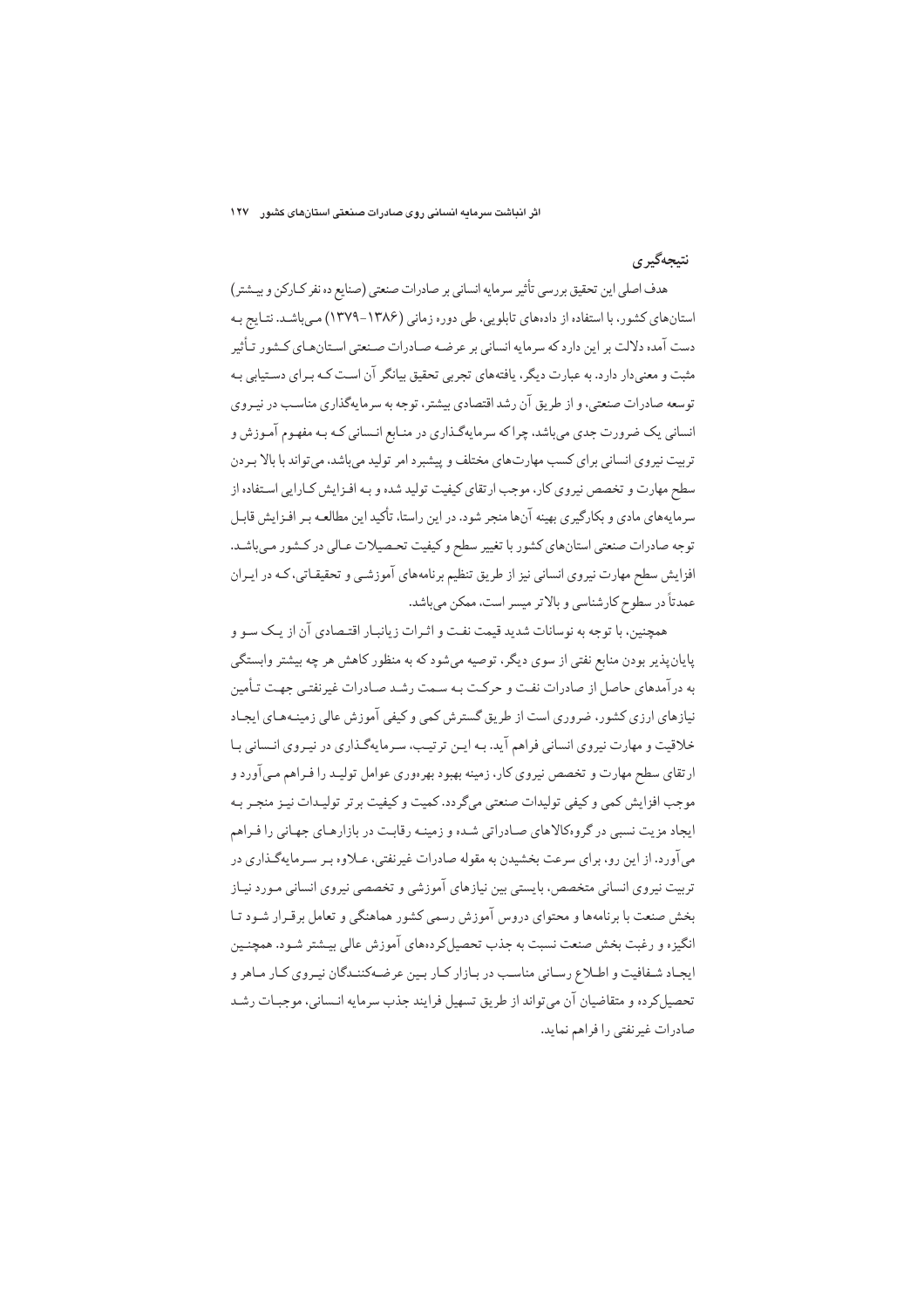۱۲۸ محسن پورعبادالهان کویچ، حسین اصغرپور، فیروز فلاحی و حسن عبدی

# منابع

#### الف-فارسي

- ١. پورعبادالهان كويچ، محسن؛ اصغرپور، حسين؛ فلاحي، فيروز؛ عبدي، حسن؛ «نقمش سـرمايه انـساني در صادرات زیربخش های صنعتی محـصولات شـیمیایی و فلـزات اساسـی ایـران»، مجلـه سیاسـتگـذاری اقتصادي، ١٣٨٨، شماره ٢.
- ۲. تقوی، مهدی؛ محمدی، حسین؛ (۱۳۸۵)، «تـأثیر سـرمایه انـسانی بـر رشـد اقتـصادی در ایـران». پژوهش های اقتصادی ایران، ۱۳۸۵، شماره ۳.
	- ۳. سند راهبرد توسعه صنعتی کشور، وزارت صنایع و معادن، ۱۳۸۵.
- <sup>٤</sup>. پستوري، عليي؛ نسادر مهرگسان، نسادر؛ «نقسش سسرمايه اجتمساعي در تسشكيل سسرمايه انسساني». فصلنامه پژوهشنامه بازرگانی، ۱۳۸۶، شماره ۴۲.
- شاكري، عبـاس: «عوامــل تعيــين كننــده صــادرات غيرنفتــي ايــران». فـصلنامـه پـژوهش هـاي اقتـصادي.  $\cdot$ . ١٣٨٣. شماره ٢١.
- صالحی، محمد جواد؛ «**اثرات سرمایه انسانی بر رشد اقتصادی ایران**»، فصلنامه پیژوهش و برنامهریزی در  $\mathcal{L}$ آموزش عالی، ۱۳۸۱، شماره ۲۴ و ۲۳.
- ٧. طيبي، كميل: اربابيان، شيرين: «اثر بلندمدت وكوتاهمدت آموزش عالى بر عرضه صادرات صنعتي ايران». فصل نامه يؤوهش هاى اقتصادى ايران، ١٣٨٢، شماره ١۶.
- ۸. طیبی، کمیل: عمادزاده، مصطفی: اربابیان، شیرین: «اثرات ارتقاء آموزش عالی بر عرضـه صـادرات صـنعتبی در ايران (١٣٧٨-١٣۴٥)»، مجله تحقيقات اقتصادي، ١٣٨٣، شماره ۶۴.
- ۹ . فتحي، سعيد؛ عزيزي، شهريار؛ «بررسي تأثير كـسب وكـار الكترونيكـي بـر توسـعه صـادرات: شناسـايي اولویتهای بخش صنعت در کشور»، پژوهشنامه بازرگانی، ۱۳۸۶، شماره ۴۵.
	- ۰۱. كازروني، عليرضا؛ «نظريههاي تجارت بين الملل»، انتشارات نور علم، همدان، چاپ اول، ۱۳۸۶.
- ۱۱. کازرونی، علیرضا؛ فشاری، مجید؛ «تاُثیر شـاخص هـای رقـابتی قیمتـی و غیرقیمتـی بـر صـادرات زيربخش هاي صنعتي ايران (١٣٨٢-١٣٧٧)»، فصل نامه بررسي هاي اقتصادي، ١٣٨٧، شماره ١.
- ۱۲. کریمی، فرزاد؛ پیراسته، حسین؛ (۱۳۸۳). «ارزیابی و تحلیــل تــأثیرات متقابــل بهـرهوری نیــروی انــسانی، هزينههاي توليد و صادرات كالاهاي صنعتي در ايران (١٣٧٨-١٣٧٣)»، مجله تحقيقات اقتصادي، ١٣٨٣. شماره ۶۵.
- ۱۳. مرکز آمار ایران (۱۳۸۵-۱۳۷۹)، نتایج آمارگیری از کارگاههای صـنعتی ده نفـر کـارکن و بیـشتر، سـایت مركز آمار ايران.
- ۱٤. ولـدخاني، عبـاس: «عوامــل تعيــينكننــده صــادرات غيرنفتــي در ايــران بــا اســتفاده از روش های همگرایی انگل -گرنجر و یوهانسن (۱۳۷۴-۱۳۳۸)». مجله برنامـه و بودجـه، ۱۳۷۶. شماره ۲۳ و ۲۲.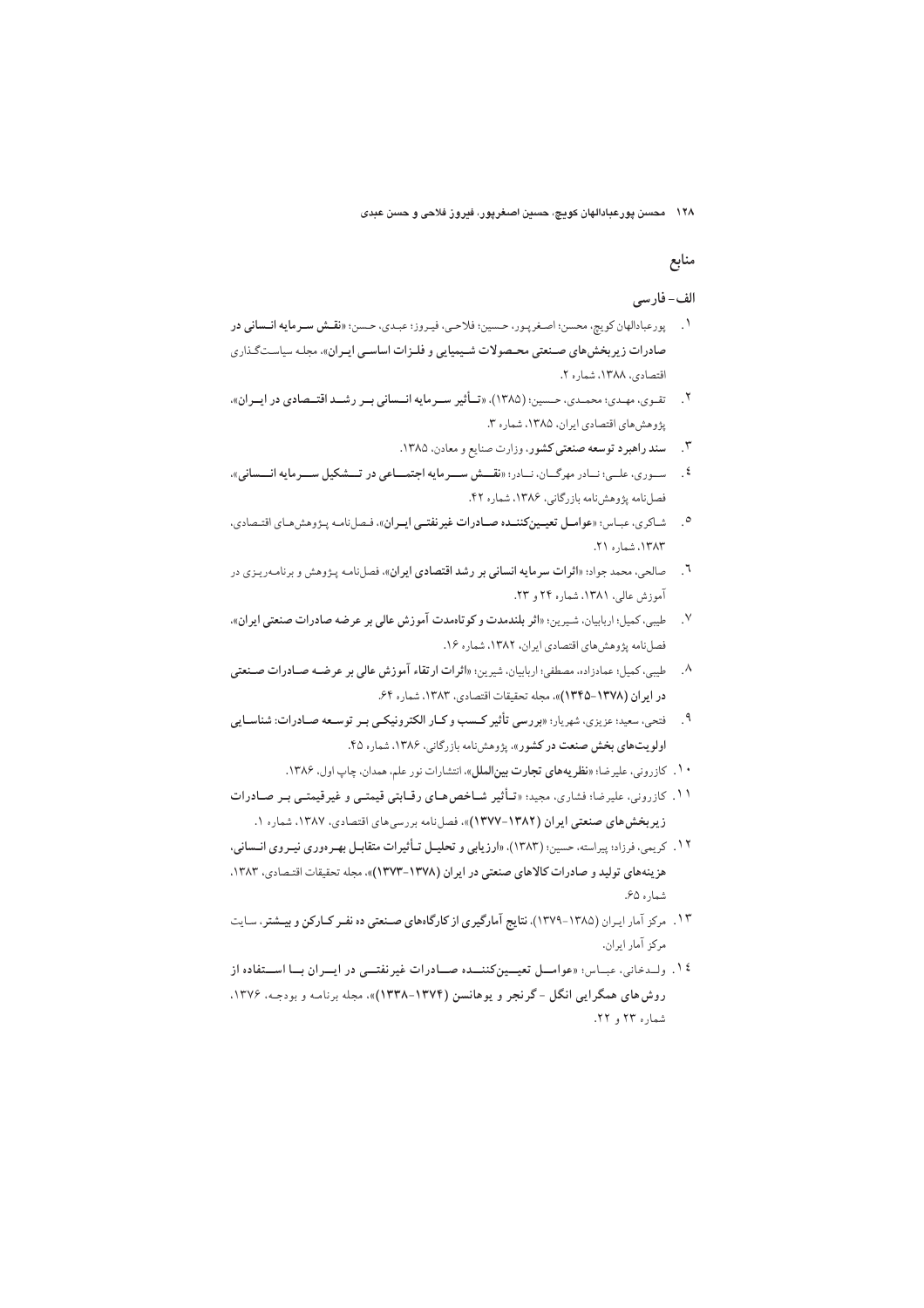اثر انباشت سرمایه انسانی روی صادرات صنعتی استانهای کشور ۱۲۹

ب- لاتين

- 15. Alvarez, R; "**Determinants of Firm Export Performance in Less Developed Country**", Estudies de Economia, vol. 29, 2002.
- 16. Arora, A; S. D Bagde; **Human Capital and the Indian Software Industry**, 2006. http:// www. Druid. Dk/ conferences/ view paper. Php? Id=789&cf=8.
- 17. Aysan, F. A; Y. Selim; "**Investigation in to the Determinants of Turkish Export-Boom in the 2000**", Journal of International Trade and Diplomacy, vol. 2, 2007.
- 18. Baltagi, B; *Econometrics Analysis of Panel Data*, Third Edition, John Wily and sons Ltd, USA, 2005.
- 19. Bleany, M; K. Wakelin; "**Sectoral and Firm-Specific Determinants of Export Performance: Evidence from the United Kingdom**", Centre for Research on Globalization and Labor Markets Research Paper, 1999, No. 99/12.
- 20. Chuang, Y.C; **Human Capital, Exports and Economic Growth: A Causality Analysis for Taiwan (1952-1995)**, Review of International Economics, vol. 8, 2000.
- 21. Egert, B; A. Morales; "**Exchange Rate Regimes**", Foreign Exchange Rate Volatility and Export Performance in Central and Eastern Europe: Just another Blur Project?, BOFIT Discussion Papers, 2005.
- 22. Gerdne, Therese; *The Importance of Human Capital in Export Performance*, Jonkoping International Business School, Jonkoping University, 2005.
- 23. Isaksson, Anders; *the Importance of Human Capital for the Trade-Growth Link*, Statistics and Information Networks Branch of UNIDO, 2000.
- 24. Hertog, J. F. D; E. Huizenga; *The Knowledge Enterprise*, Imperial College Press, 2000.
- 25. Konya, L; "**Exports and Growth: Granger Causality Analysis on OECD Countries a Panel Data Approach**", Economic Modeling, vol. 23, 2006.
- 26. Levin, A; L. Raut; "**Complementarities between Exports and Human Capital in Economic Growth: Evidence from the Semi-industrialized Countries**", Economic Development and Cultural Change, vol. 46, 1997, No. 1.
- 27. Lutz. J.M; R.T Green; "**The Product Life Cycle and Export Position of the United States**", Journal of International Business Studies, vol. 14, 1983, No. 3.
- 28. Michealy, M; "**Exports and Growth, an Empirical Investigation**", Journal of Development Economics, vol. 4, 1997.
- 29. Munch, R.J; R.J Skaksen; "**Human Capital and Wage in Exporting Firms**", Journal of International Economics, vol. 75, 2008.
- 30. Porter, E.M; *the Competitive Advantage of National*, Adeline Publishing Company Chicago, New York, 1990.
- 31. Reyes, P.M; D.R. Osborn; M. Sensier; "**Modeling Real Exchange Rate Effects on Output Performance in Latin America**", Center for Growth & Business Cycle Research, The University of Manchester, 2004, No. 035.
- 32. Rodwell, J.J; S.T.T Teo; "**The Need to Accumulate Human Capital across Levels of Export Intensity: Activating Resources that are Increasingly Difficult to Mobilize**", Research and Practice in Human Resource Management, vol. 11, 2003, No. 2.
- 33. Ronning, J; M. Kearney; *Graduate Prospects in a Changing Society*, UNESCO Publishing, Belgium, 1998.
- 34. Sarpong, Daniel; Susana Wolf; "**Export Performance and Investment Behavior of Firms in Ghana**", A paper Presented at the ISSER/Cornell University Conference on Ghana's Economy at the Half Century, 2004.